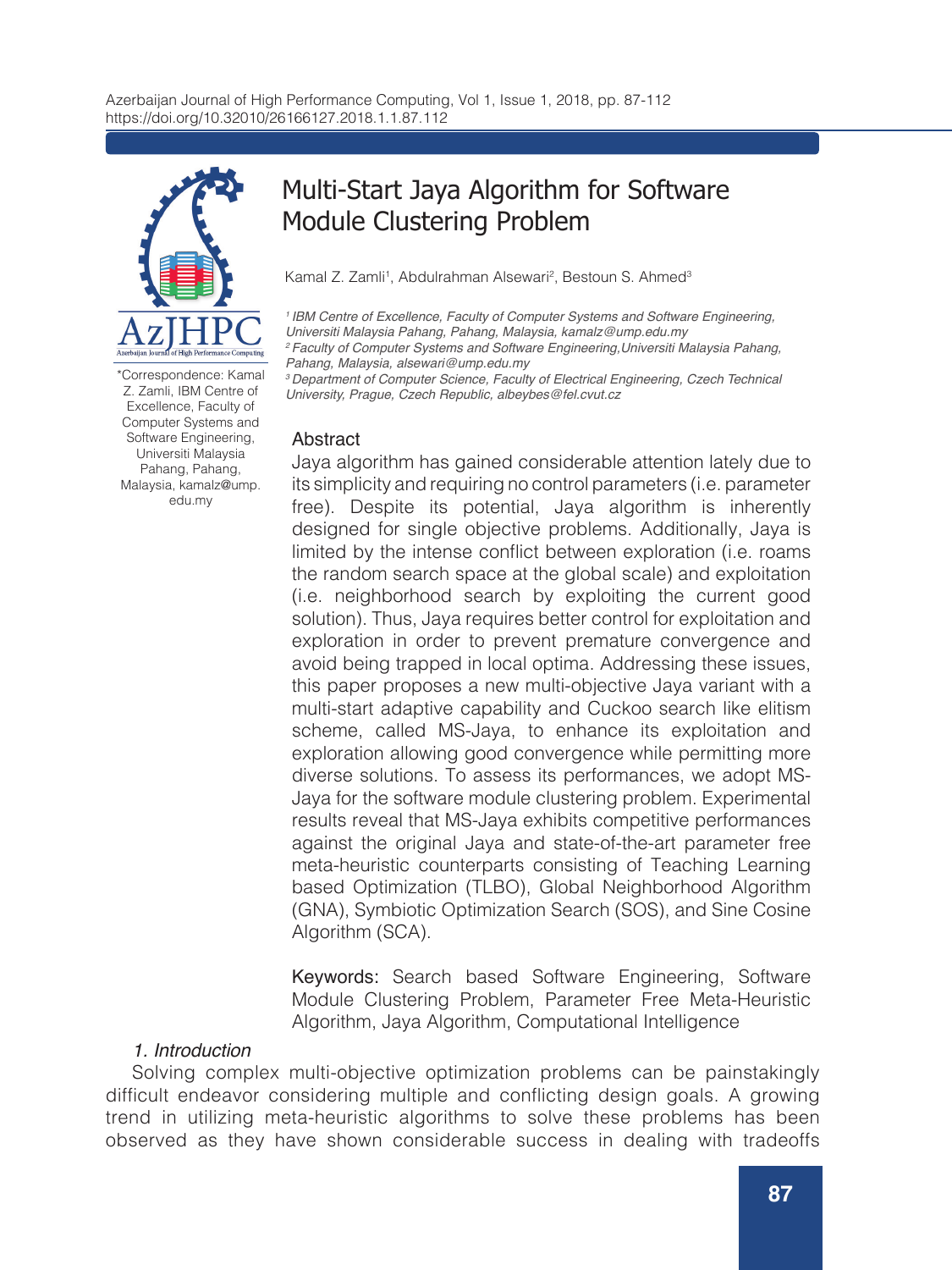#### Kamal Z. Zamli, et al.

between conflicting design goals. Many multi-objective meta-heuristic algorithms have been developed in the past 25 years. Most of these algorithms have merits, but they require tuning of their specified control parameters. For example, Genetic Algorithm [1] require substantial tuning for population size, mutation and cross over rate. The same issue also arises in the case of Particle Swarm Optimization [2] which depends on population size, inertia weight, social and cognitive parameters as parameters. In similar manner, Harmony Search [3] requires tuning of harmony size, harmony memory consideration rate, and pitch adjustment. As for Ant Colony [4], the calibration of evaporation rate, pheromone influence, and heuristic influence are essential. Concerning Cuckoo Search [5], there is a need to tune the elitism probability. In many cases, improper tuning for all of these specific parameters undesirably increases computational efforts as well as yields sub-optimal solutions. As a result, many researchers have advocated the adoption of parameter free meta-heuristic algorithms [6-9].

Jaya algorithm [6] is a recently developed parameter free population based meta-heuristic algorithm. Despite its potential, Jaya algorithm is inherently designed for the single objective problem. To this end, there are two common methods for dealing with multi-objective problems within a meta-heuristic algorithm: aggregative and non-aggregative [10]. The former method combines all the objectives into one weighted function. This main drawback of this method is that only one solution is provided. To gain the benefit and tradeoffs of multiple sets of solutions, the method needs to be run multiple times. Another disadvantage of this method is that it is unable to deal with concave Pareto front in multi-objective problems[11]. Unlike the former method, the latter method optimizes all the objectives simultaneously. Here, a set of optimal solutions is formed, which has a better value for at least one objective (i.e. non-dominating), forming a Pareto front set. As such, this method provides the multiple tradeoffs (of Pareto-optimal) solutions (even in a single run) that can be chosen based on the order of importance of objectives. Thus, in this paper, we consider a non-aggregative method for our work.

Apart from the need to effectively deal with multi-objective problems, the current Jaya algorithm is limited by the intense conflict between exploration (i.e. roams the random search space at the global scale) and exploitation (i.e. neighborhood search by exploiting the current good solution). For this reason, Jaya requires better control for exploitation and exploration to prevent premature convergence and avoid being trapped in local optima.

Addressing the aforementioned issues, the contributions of this paper can be summarized as follows:

• A new Jaya algorithm variant, called MS-Jaya with multi-start adaptive capability and Cuckoo search like elitism scheme [5].

• Performance comparison of MS-Jaya with other state-of-the-art parameter free multi-objective algorithms (including the original Jaya [6], Teaching Learning based Optimization (TLBO)[7], Global Neighborhood Algorithm (GNA) [12], Symbiotic Optimization Search (SOS) [8], and Sine Cosine Algorithm (SCA)[9]) for software module clustering problem.

The paper is organized as follows. Section 2 presents the theoretical framework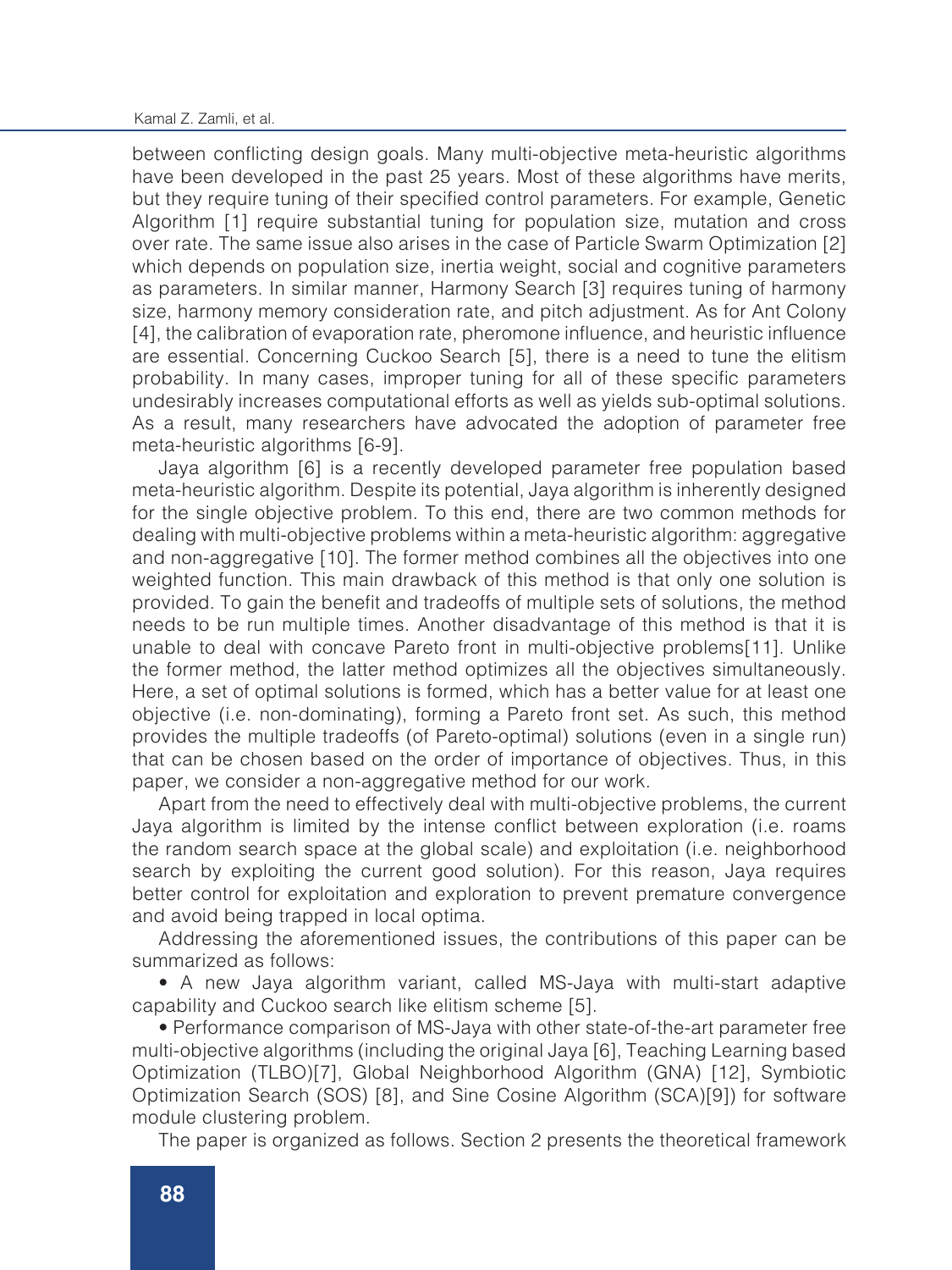for software module clustering as a multi-objective optimization problem. Section 3 describes the related work on software module clustering. Section 4 highlights the original Jaya algorithm along with its known variants and the general design of MS-Jaya. Section 5 outlines our adaptation of MS-Jaya for software module clustering problem. Section 6 presents our benchmarking experiments. Section 7 discusses our experimental observations. Finally, Section 8 gives our concluding remarks along with the scope for future work.

#### *2.Software Module Clustering Problem as Multi-Objective Optimization Problem*

Software module clustering problem can be defined as the problem of partitioning modules into clusters based on some predefined quality criterion. Typically, the quality criterion for software module clustering problem relates to the concept of coupling and cohesion. Coupling is a measurement of dependency between module clusters whilst cohesion is the measurement of the internal strength of a module cluster. Thus, a good cluster distribution aids in functionality-cluster-module traceability provides easier navigation between sub-systems and enhances source code comprehension.

To evaluate the cluster distribution, a software system is usually represented as a Module Dependency Graph (MDG)[13]. The MDG is a directed graph in which modules are shown as nodes, dependencies are shown as edges, and clusters are partitions. Sometimes, weights are assigned to edges to denote the strength of the connection between the edge source and target nodes. For unweighted MDG, the weight is always set to 1. The coupling of a cluster can be calculated by summing the weight of external edges leaving or entering a cluster partition (termed interedges). Meanwhile, cohesion is calculated by summing the internal edges where the source and target modules belonging to the cluster partition (termed intra-edges). Combining coupling and cohesion, Mancoridis and Mitchell [13] (and later refined by Praditwong et al [14]) define Modularization Quality measure (MQ) as the sum of the ratio of intra-edges and inter-edges in each cluster, called Modularization Factor (MFk) for cluster k. MFk can be formally defined as follows:

$$
MF_k = \begin{cases} 0 & \text{if } i = 0\\ \frac{i}{i + \frac{1}{2}j} & \text{if } i > 0 \end{cases}
$$
 (Eq. 1)

where i is the weight of intra-edges and *i* is that of inter-edges. The term  $1/2$ *j* is to split the penalty of inter-edges across the two clusters that are connected by that edge. The MQ can then be calculated as the sum of MFk as follows: when n is the number of clusters.

$$
MQ = \sum_{k=1}^{n} MF_k
$$
 (Eq. 2)

Hypothetical software comprising of 8 modules is depicted in Figure 1 to illustrate how the clustering of software modules works. In this case, the eight modules are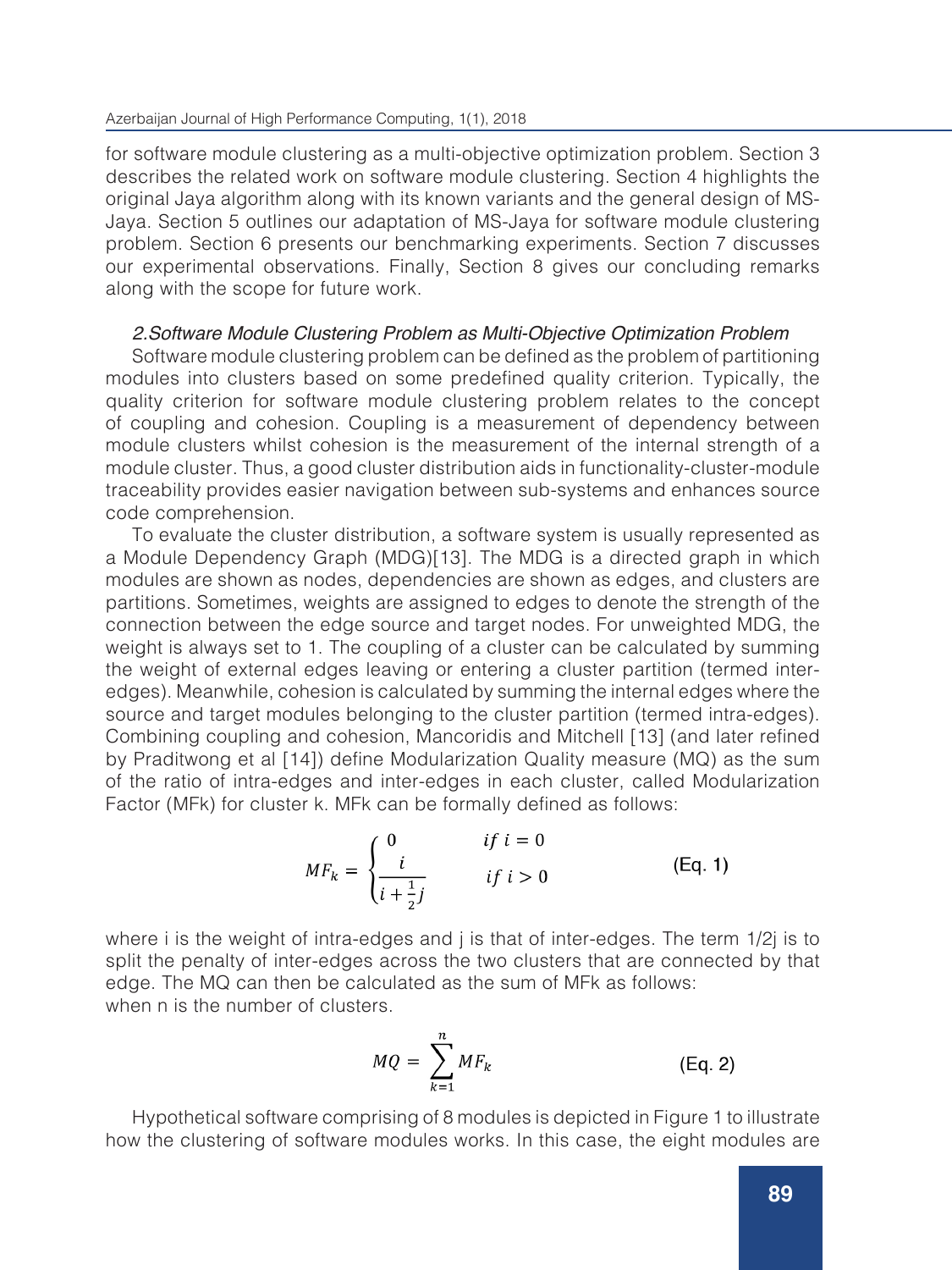Kamal Z. Zamli, et al.

clustered into two set of clusters. Given the clusters on the left, the MQ is 1.466 with n=2. On the other hand, given the clusters on the right, the MQ is 1.500 with also n=2. Based on a single objective of maximizing MQ, it can be said that the clusters on the right are better than those on the left. The challenge is to find the combination of clusters (i.e. from 2 to the number of modules -1) that would give the highest MQ value. It should be noted that the MQ measure is to find a balance between coupling and cohesion, but not to completely remove them. For instance, one can have only 1 cluster or n completely independent single module clusters to have zero coupling, but such an approach does not aid in functionality-clustermodule traceability or source code navigation and comprehension.



*Figure 1. Software Module Clustering Problem*

As maximizing cohesion and minimizing coupling are two conflicting objectives, software module clustering can be reformulated into multi-objective problem [14] as maximizing cluster approach (MCA) and equal-cluster approach (ECA). The objectives identified under MCA are:

Maximizing the sum of intra-edges of all clusters

Minimizing the sum of inter-edges of all clusters

Maximizing the number of clusters

Maximizing MQ

Minimizing the number of isolated clusters (i.e. getting as much clusters as possible).

The MCA approach focuses on achieving high cohesion and low coupling while maximizing the number of clusters.

Meanwhile, the objectives identified under ECA are:

Maximizing the sum of intra-edges of all clusters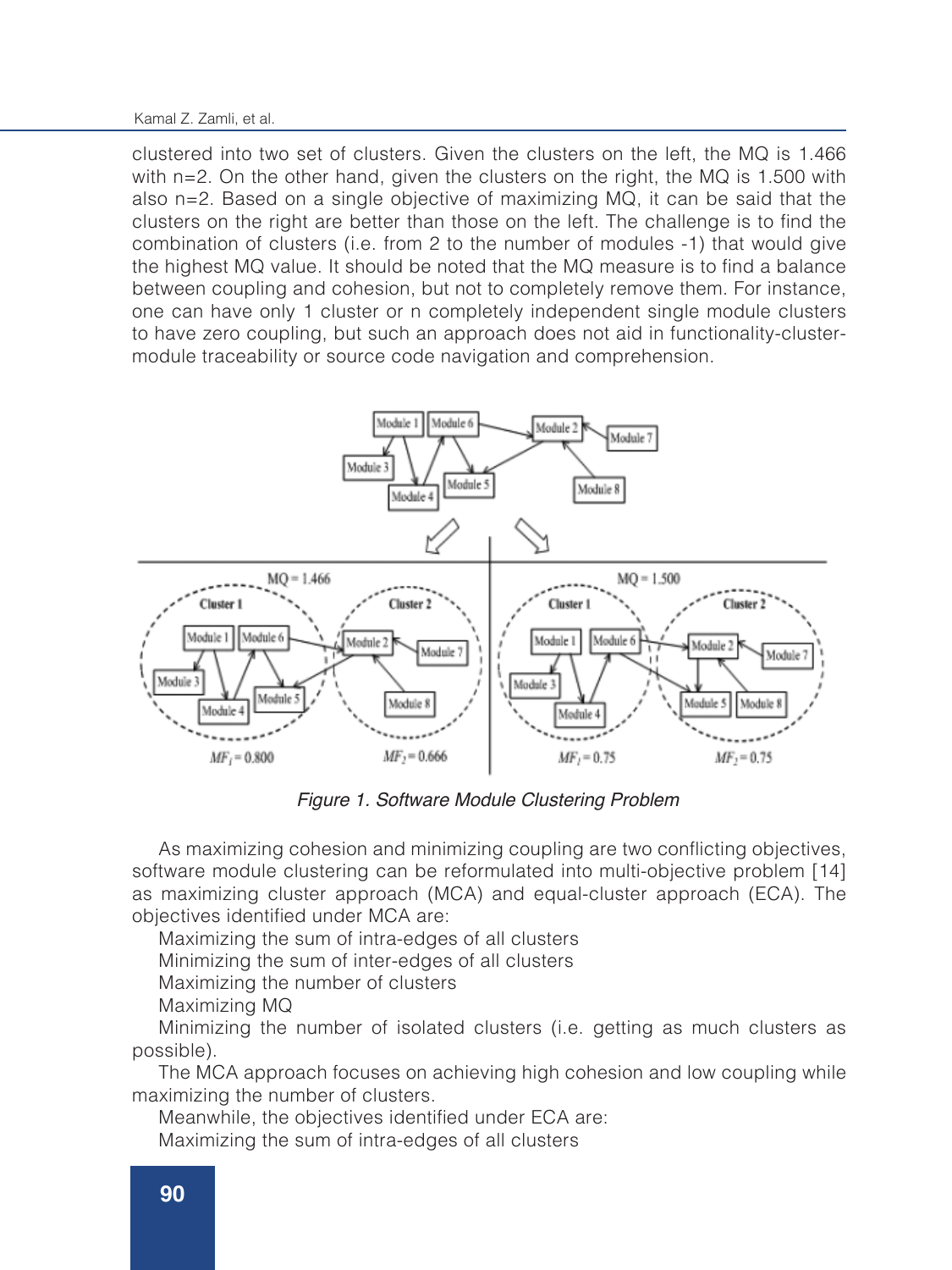Minimizing the sum of inter-edges of all clusters Maximizing the number of clusters

Maximizing MQ

Minimizing the difference between the minimum and maximum number of modules in a cluster (i.e. getting equal size clusters).

The ECA approach also focuses on achieving high cohesion and low coupling. In doing so, the approach targets equal size clusters.

### *3. Related Work on Software Module Clustering*

Software module clustering has been used in the literature within software reverse engineering to assess the software comprehension, evolution, and maintenance [15-17]. In particular, the interest on software module clustering problem has been advocated by recent emergence of the new field called Search based Software Engineering (SBSE)[18-21]. Much work has been done in the maintenance part to help to identify and group (i.e., cluster) those modules (sometimes called subsystems) with common features. Evidence shows that modularized software could lead to better development and maintenance process [22, 23]. In fact, the nonproper and badly modularized code could be a strong potential reason for schedule deviation of maintenance and testing in the software project.

With the different complex functionalities and features that the modern software systems provide, the size of the system (concerning lines of code and module numbers) has been growing dramatically. This, in turn, leads to having dramatically many different arrangements (i.e., solutions) of the modules. At this stage, software module clustering has been considered as a graph-partitioning problem. The graph-partitioning problem, in fact, is an NP-hard problem [13, 14]). Hence, there is no exact method to solve this problem. To this end, different algorithms have been designed and implemented to find near optimal solution with reasonable execution time.

Some early attempts toward the solution followed the classical techniques for clustering such as K-means combined with greedy approach [24]. However, these attempts seem to be infeasible due to the poor exploration of all solutions that prevent the improvement of the current solution towards better solutions. Metaheuristic based algorithms showed impressive results as compared to the classical approach due to their ability for exploration and exploitation towards a better solution. Hill climbing (HC) is one of the first algorithms used by Mancoridis and Mitchell for this purpose (i.e. based on a tool called Bunch [13]). The algorithm starts by a random partition (i.e., search space) of MDG. Then, the algorithm rearranges the module in different ways to find a better arrangement with higher MQ. Here, the better partition is always kept and the algorithm iterates and updates the partitions based on this better partition. The algorithm stops when better partition could not be found after several iterations. This procedure of work is almost the basic procedure for most of the meta-heuristic algorithms with the variation of the update mechanism of the search space.

HC has produced better results as compared to classical greedy clustering due to the randomness and better exploration and exploitation, in turn, permitting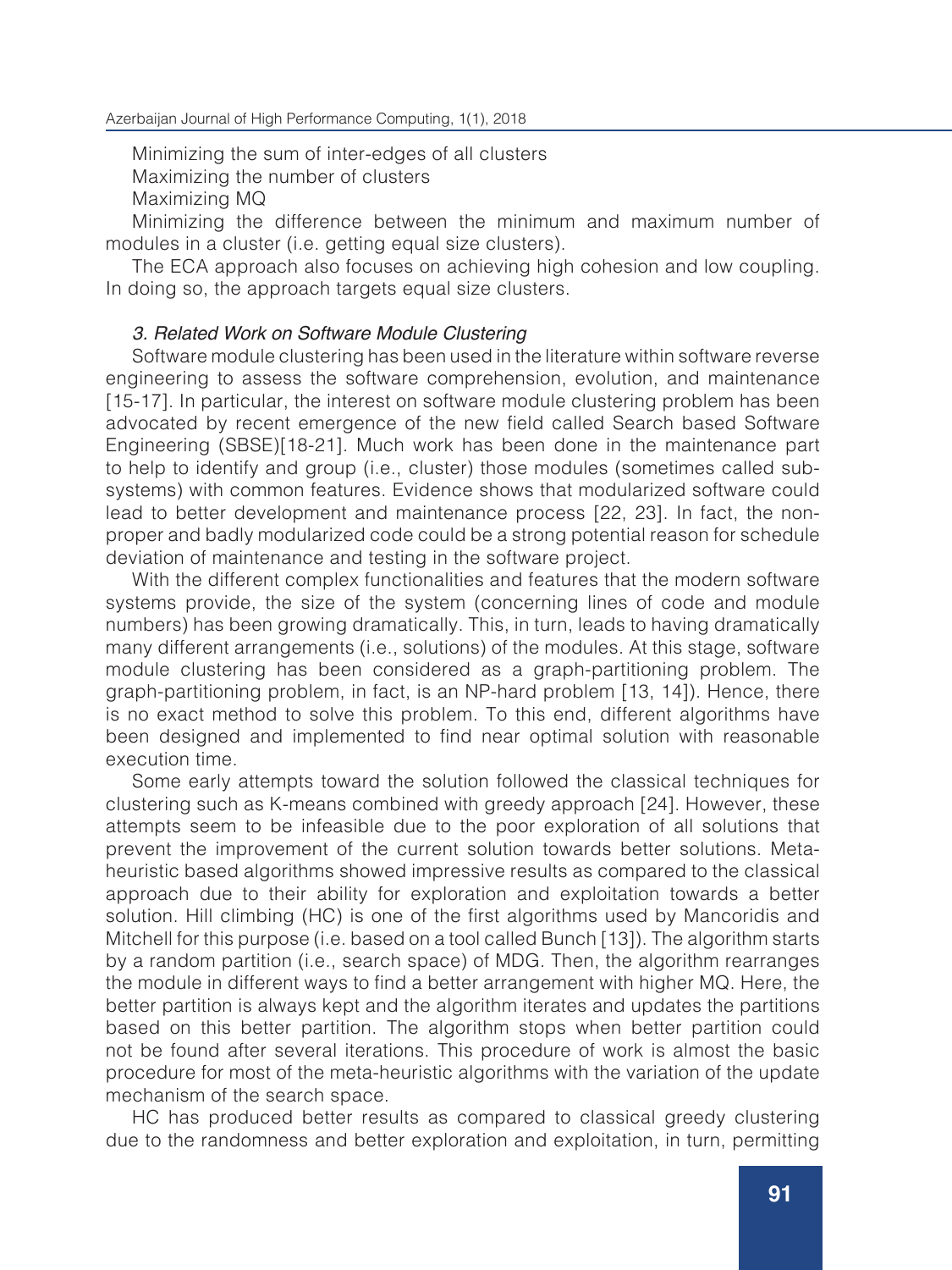good quality solutions. HC has also undergone different improvements in other implementation later by Mahdavi et al [25]. In fact, HC produced superior results other concerning the solution quality and execution time. However, it suffers from the premature convergence that leads to local optima. Genetic algorithms (GA) have also been used for software module clustering [26, 27]. However, it suffers from the parameter tuning of the algorithm that in turn to produce poor results in different experiments.

In fact, these algorithms have treated the software module clustering as a singleobjective optimization problem. Here, the low coupling and high cohesion demand are combined into one objective of MQ. However, as previously illustrated in Section 2, we can formulate the problem as a multi-objective optimization problem. Praditwong et al [13] has pioneered this approach to generate more robust results than the single objective by using Pareto optimality concept. This new multiobjective nature of the problem has motivated other researchers to implement hyper-heuristic based algorithms for module clustering. For instance, Kumari and Srivinas [28] has implemented a multi-objective hyper-heuristic Genetic Algorithm (MHypGA) for software module clustering. The research produced promising results as compared to other algorithms in term of quality of solutions and computational time.

More recently, Huang e al [29] has proposed a multi-agent evolutionary algorithm to solve this problem. The research adopts three evolutionary operators for the agents, namely competition, cooperation, and self-learning. The algorithm has been compared with two single-objective and two multi-objective algorithms. The algorithm outperforms the other algorithms in many cases. However, the algorithm needs more evaluation thought more case studies. In addition, the algorithm uses only MQ as the objective to solve, while there could be other factors that affect the quality towards even better results.

### *4. Introducing MS-Jaya*

The following subsections highlight the original Jaya along with its existing variant as well as the new multi-start multi-objective adaptive version, MS-Jaya.

### *4.1 The Original Jaya* .

[4]. Set population size, n

Let  $f(x)$  be the objective function to be minimized (or maximized). With  $f(x)_{best}$  as the best solution and  $f(x)_{worst}$  as the worst solution so far and  $X_i^{(t)}$  is the value of i<sup>th</sup> variable (i.e. i=1,2...n), then the Jaya algorithm defines the next  $X_i^{(t+1)}$ update as follows:

$$
X_i^{(t+1)} = X_i^{(t)} + r_1 \big( X_{\text{best}} \big| X_i^{(t)} \big| \big) \cdot r_2 \big( X_{\text{worst}} \big| X_i^{(t)} \big| \big) \qquad \text{(Eq. 3)}
$$

where  $X_{best}$  is the value of the variable for  $f(x)_{best}$  and  $X_{worst}$  is the value of the variable for  $f(x)_{\text{worst}}$  and  $X_i^{(t+1)}$  is the updated i<sup>th</sup> value of  $X_i^{(t)}$ . Here,  $r_1$  and  $r_2$  are the two random scaling factor in the range  $[0,1]$ . The value  $X_i^{(t+1)}$  is accepted only if it gives better objective function value than  $X_i^{(t)}$ . Figure 2 outlines the pseudo code for the Jaya algorithm.

 $\overline{\mathcal{M}}$  and the updated population  $\mathcal{M}$  and  $\mathcal{M}$   $\mathcal{M}$   $\mathcal{M}$   $\mathcal{M}$   $\mathcal{M}$   $\mathcal{M}$ 

 $\mathbb{Z}[\mathbb{Z}[\mathbb{Z}[\mathbb{Z}[\mathbb{Z}[\mathbb{Z}[\mathbb{Z}[\mathbb{Z}[\mathbb{Z}[\mathbb{Z}[\mathbb{Z}[\mathbb{Z}[\mathbb{Z}[\mathbb{Z}[\mathbb{Z}[\mathbb{Z}[\mathbb{Z}[\mathbb{Z}[\mathbb{Z}[\mathbb{Z}[\mathbb{Z}[\mathbb{Z}[\mathbb{Z}[\mathbb{Z}[\mathbb{Z}[\mathbb{Z}[\mathbb{Z}[\mathbb{Z}[\mathbb{Z}[\mathbb{Z}[\mathbb{Z}[\mathbb{Z}[\mathbb{Z}[\mathbb{Z}[\mathbb{Z}[\mathbb{Z}[\mathbb{$ 

[5]. While (stopping criteria not met (i.e. t < T))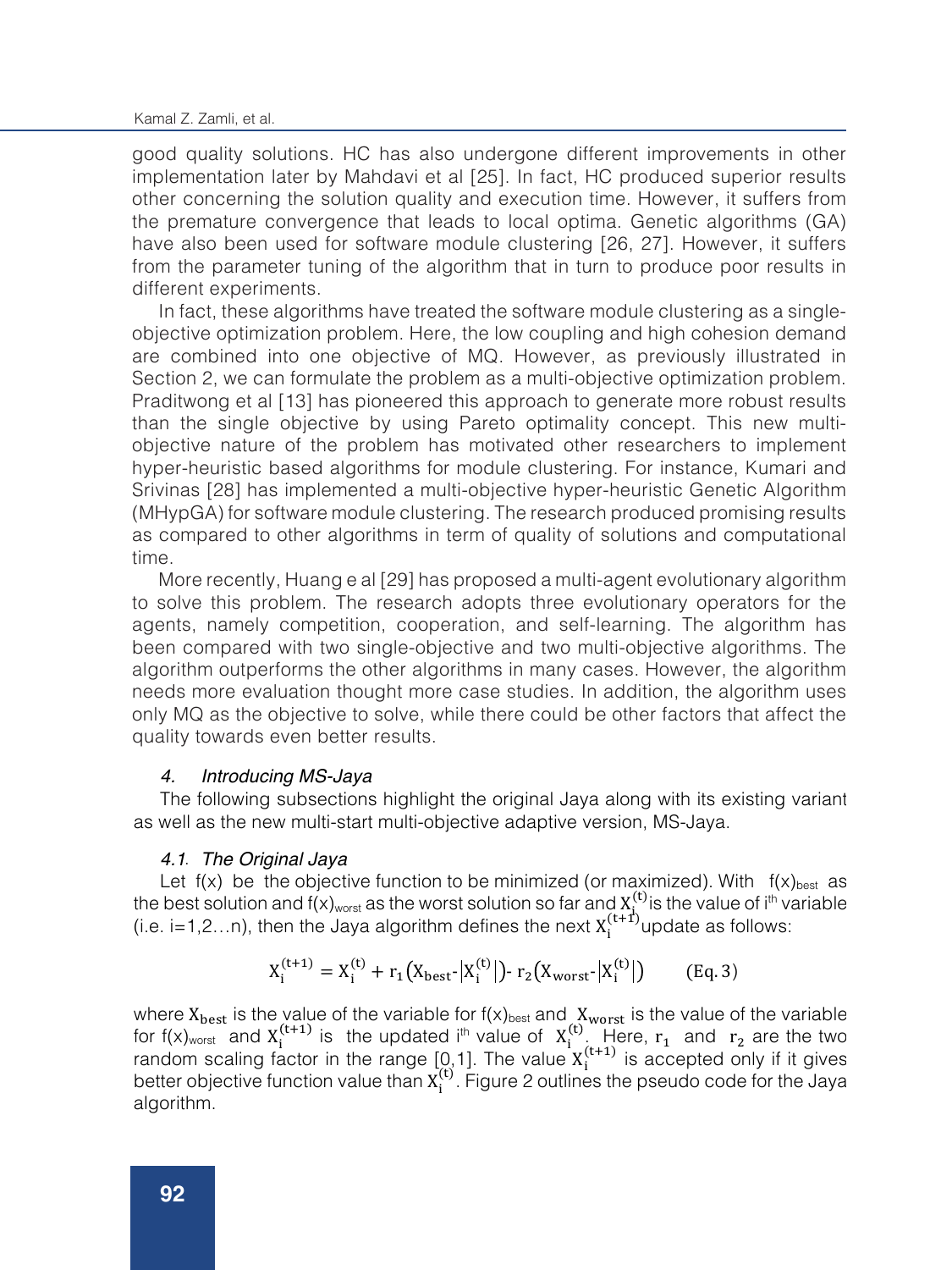Input: the population  $X = \{X_1, X_2, \ldots, X_n\}$ Output:  $X_{best}$  and the updated population  $X = \{X_1, X_2, \ldots, X_n\}$ [1]. Begin [2]. Initialize random populations X [3]. Set initial  $X_{best} = X_0$  and initial  $X_{poor} = X_{best}$ [4]. Set population size, n [5]. While (stopping criteria not met (i.e.  $t < T$ ))  $[6]$ . For population count,  $i = 1$  to population size, n [7]. Generate random values of  $r_1$  and  $r_2$  between [0,1]<br>[8]. Update the current population using  $X_i^{(t+1)}$  using Eq [8]. Update the current population using  $X_i^{(t+1)}$  using Eq. 3 [9]. If  $f(X_i^{(t+1)}) > f(X_i^{(t)})$  then // assuming maximization problem  $[10]$ .  $X_i^{(t)} = X_i^{(t+1)}$ [11]. If  $f(X_i^{(t+1)}) > f(X_{best})$  then  $[X_{\text{best}} = X_i^{(t+1)}]$ [13]. EndIt<br>[14]. Else  $[14]$ . [15]. If  $f(X_i^{(t)}) > f(X_{best})$  then [16].  $X_{best} = X_i^{(t)}$ [17]. EndIf [18]. If  $f(X_i^{(t)}) < f(X_{poor})$  then  $[X_{\text{worst}} = X_i^{(t)}]$ [20]. EndIf [21]. EndIf<br>[22]. EndFor [22]. EndFor<br>[23]. EndWhile **EndWhile** [24]. Return the updated population, X and the best result  $(X_{best})$ [25].End

### *Figure 2. Pseudo Code for Jaya Algorithm*

As seen in line 10 in Figure 2, the Jaya algorithm exploits both  $X_{best}$  and  $X_{worst}$  as part of its transformation equation. Unlike other meta-heuristic algorithm, the Jaya algorithm uses only a single transformation equation to perform the search updates. Thus, the main strength of Jaya algorithm is its simplicity.

To allow exploration of the search space, the terms " $r_1(X_{\text{best}} | X_{\text{t}}^{(t)}|)$ - $r_2(X_{\text{worst}} | X_{\text{t}}^{(t)}|)$ " needs to be sufficiently large. Similarly, the terms " $r_1(X_{best} - |X_i^{(t)}|) - r_2(X_{worst} - |X_i^{(t)}|)$ " must be small enough to allow steady exploitation. Analysing these aforementioned terms, the Jaya algorithm seems to provide poor control of exploration and exploitation. To be specific, when the difference between " $r_1(X_{best} - |X_i^{(t)}|)$ -  $r_2(X_{worst} - |X_i^{(t)}|)$ " is small, the search process tends to get trapped in local optima hindering further exploration. In the current form, Jaya does not provide any mechanism to allow jumping out of local optima.

Additionally, although useful to ensure diversity updates, the improper random combination of the scaling factors  $r_1$  and  $r_2$  may unnecessarily make the Jaya algorithm wander back and forth (i.e. creating intense competition) between exploration and exploitation. This phenomenon can be counter-productive especially

variants along with their applications followed by our proposed multi-objective MS-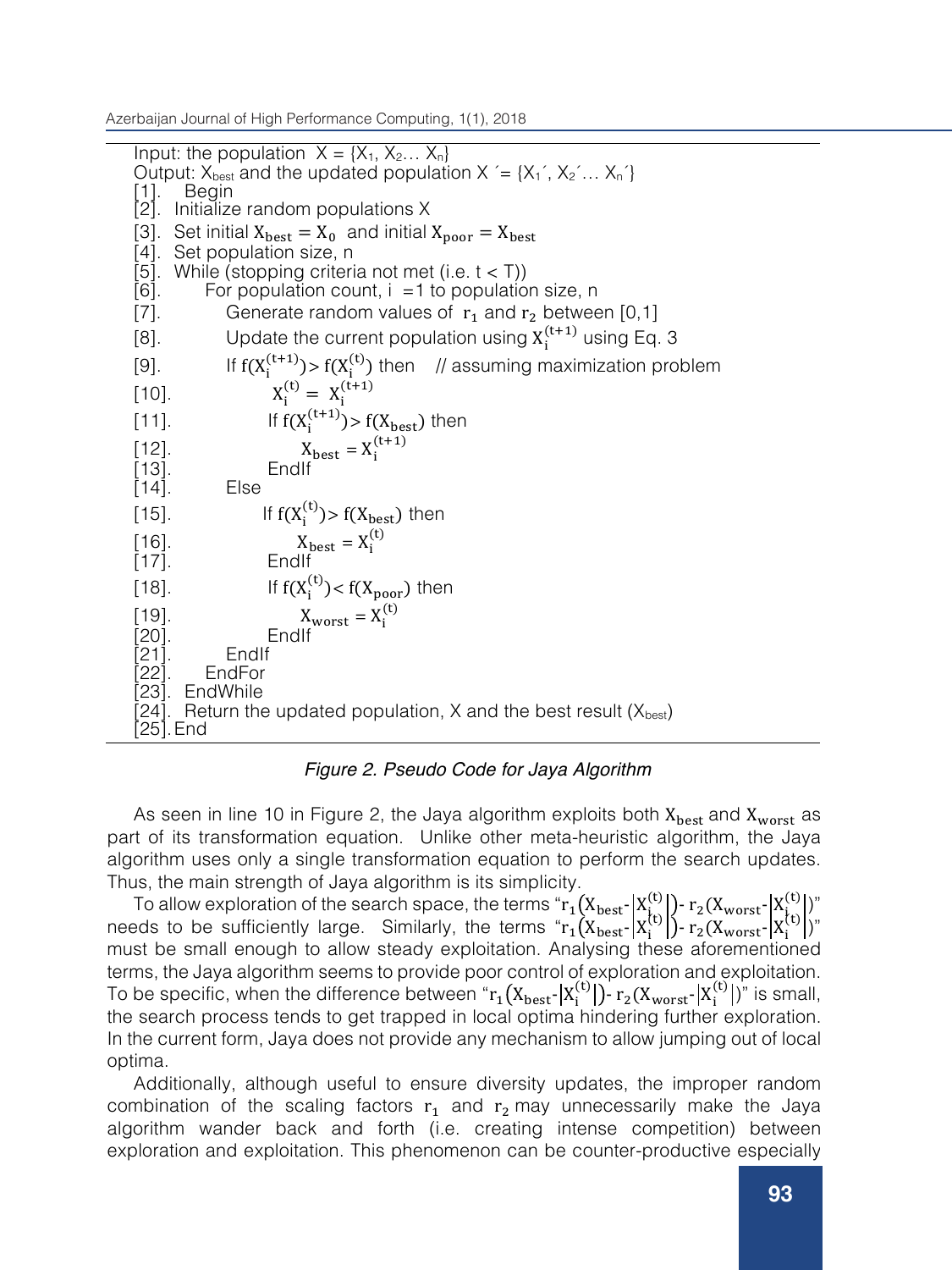when the current search is converging.

Tackling these issues, the next sub-section reviews some multi-objective Jaya variants along with their applications followed by our proposed multi-objective MS-Jaya.

### *4.2. Review of Jaya Variants and their Applications*

Since its inception in 2016, there are at least four known Jaya variants to date. Similar to other meta-heuristic variants [30], the main Jaya variants available in the literature can be divided into three categories: modified, hybrid-, and cooperativebased algorithms.

The modified-based category refers to Jaya variants that alter the original structure of the algorithm. Rao et al introduce the modified-based category called multi-objective Jaya (MO-Jaya) [31] integrating the NSGA-II algorithm. MO-Jaya has been successfully adopted to address multi-objective standard benchmark functions and solve well-known engineering problems involving wire-electric discharging, electro-chemical machining, and beam micro-milling process.

Indeed, the modified-based Jaya algorithm (e.g. MO-Jaya) produces sound results. The main issue for modified-based Jaya is to maintain it as parameter free algorithm. To be specific, introducing specific parameter controls (i.e. to manage exploration and exploitation) is not a feasible option as it would weaken the strength of Jaya (i.e. of being parameter free). For this reason, there is always an inherent limit on the modification that can be introduced.

The hybrid-based category refers to the integration of one or more meta-heuristic algorithms with Jaya. Zamli et al explore the hyper-heuristic algorithm based on Mamdani fuzzy approach (called Fuzzy Inference Selection (FIS)) [32] adopting Jaya with three other meta-heuristic algorithms (i.e. Teaching Learning based Optimization (TLBO), Flower Pollination Algorithm (FPA) and Genetic Algorithm (GA)). FIS has been adopted to solve the interaction testing problem.

Although useful for capitalizing Jaya strength and compensating its deficiencies, the main limitation of hybrid-based Jaya algorithm (e.g. FIS) is that its implementation is bulky and computationally heavy. In turn, this may be the limiting factor for its adoption in other optimization problems.

Finally, cooperative-based category refers to Jaya variants that adopt multiswarm populations. Tasks are split in k sub-problems for simultaneous optimization before combining them as the final result. Rao and More [33] explore self-adaptive multi-population Jaya algorithm for optimal design of thermal devices. The population of Jaya can be dynamically modified during the searching process using the simple rule based selection. Later, Rao and Saroj [34] adopt similar approach to solve a series of engineering design problems involving welded beam, pressure vessels, tension spring compression and design speed reducer.

Given its potential, cooperative-based Jaya algorithm can be a useful approach for solving large NP hard optimization problem. However, there are two potential issues when dealing with cooperative-based approach. Firstly, deciding on the right level of task abstraction for k sub-problems can be problematic and often problem dependent. Secondly, coordination problem of tasks with its corresponding swarm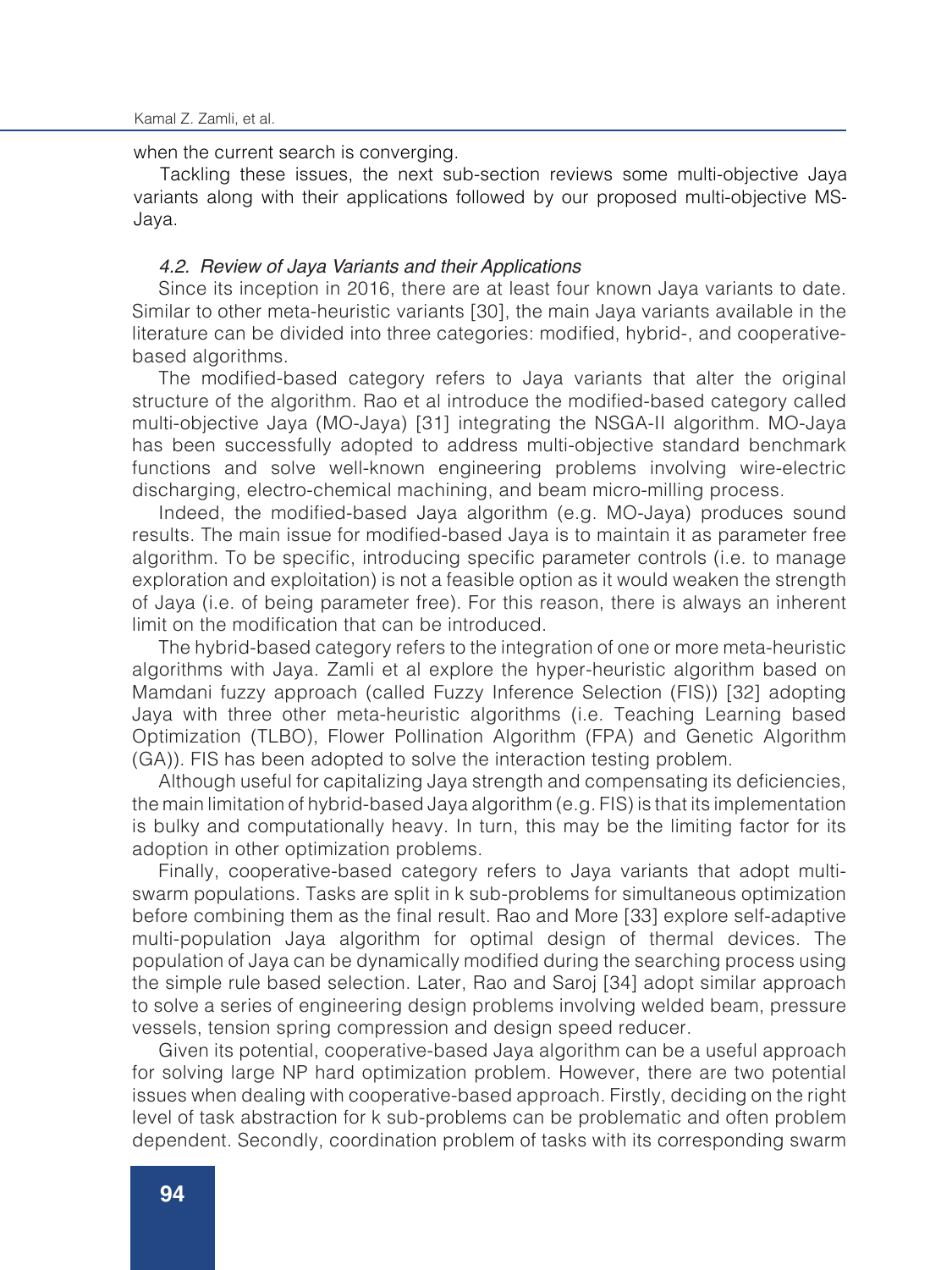may lead to unwarranted resource starvation causing deadlock or livelock situation.

### *4.3.The Design of MS-Jaya*

Initially, the search process needs to roam through the search space in an effort to increase the probability of finding the best solution (i.e. exploration). Towards the end of the iteration, the search process needs to settle down and exploit the current best solution (i.e. exploitation). Ideally, when there is no improvement, the search should be able move to other location (so as to re-explore the search space with the hope to obtain better solution).

In the context of the current work, the MS-Jaya algorithm enhances the original Jaya algorithm in four aspects. Firstly, MS-Jaya changes the update  $X_i^{(t+1)}$  by scaling the whole term of " $r_1(X_{\text{best}} | X_i^{(t)}|)$ -  $r_2(X_{\text{worst}} | X_i^{(t)}|)$ " as follows:

$$
X_i^{(t+1)} = X_i^{(t)} + \alpha [r_1(X_{best} | X_i^{(t)}|) - r_2(X_{worst} | X_i^{(t)}|)]
$$
 (Eq. 4)

where  $\alpha$  is the actual scaling factor. Initially, the value  $\alpha$  is large (i.e. MS-Jaya is exploring the search space). As the iteration progresses (i.e. MS-Jaya is exploiting), the value of  $α$  will be adaptively reduced as follows:

$$
\alpha = M(1 - \frac{t}{T}) \tag{Eq. 5}
$$

where t is the current iteration, T is the maximum number of iterations and M is the upper bound constant of the problem at hand.

Secondly, MS-Jaya allows multiple-start of the whole search process again by resetting the t value (similar to earlier work in [35]). In the case of MS-Jaya, resetting of t value makes the value of  $\alpha$  large again and hence allowing Jaya to jump out of its current location (and permit re-exploration of the new search location). Potentially, multi-start approach in MS-Jaya increases the chance to obtain better solution within the new location in the search space.

Thirdly, MS-Jaya integrates with the Cuckoo search like elitism scheme [5] to ensure sufficient exploration of the search space. Here, a random fraction of the worst solutions is abandoned and replace with newly generated solutions.

Finally, MS-Jaya also incorporates the non-dominated approach to address multiobjective problem. For any two solutions,  $X_i^{(t+1)}$  is said to dominate  $X_i^{(t)}$  if these conditions hold:

- $X_i^{(t+1)}$  is not worse than  $X_i^{(t)}$  in all objectives
- $\bullet$   $X_i^{(t+1)}$  is strictly better than  $X_i^{(t)}$  in at least one objective

Unlike single objective problem where the decision can be straightforwardly made (i.e. on either maximizing or minimizing from a sole objective), deciding on multiobjective best solution from the set of solutions is difficult. Utilizing the non-dominated approach, there can be potentially more than one conflicting solutions forming the Pareto front set. Based on the Pareto front set, the preferred Pareto optimal solution can be decided. In the case of MS-Jaya, we adopt the same approach in Pareto-Archived Evolution Strategy (PAES)[36] to generate the Pareto front set. MS-Jaya replaces the current solution with the new solution if the former is dominated by the latter or add the new solution to the Pareto front set (termed as PF archive) if it is

dominated by no solution contained in the archive. Here, the purpose of the PF archive

process. At the start, the PF archive is empty and current (non-dominated) candidate solution is added to it. Then, the current (non-dominated) candidate solution found will be compared to the solution stored in the PF archive one-by-one in each iteration. If a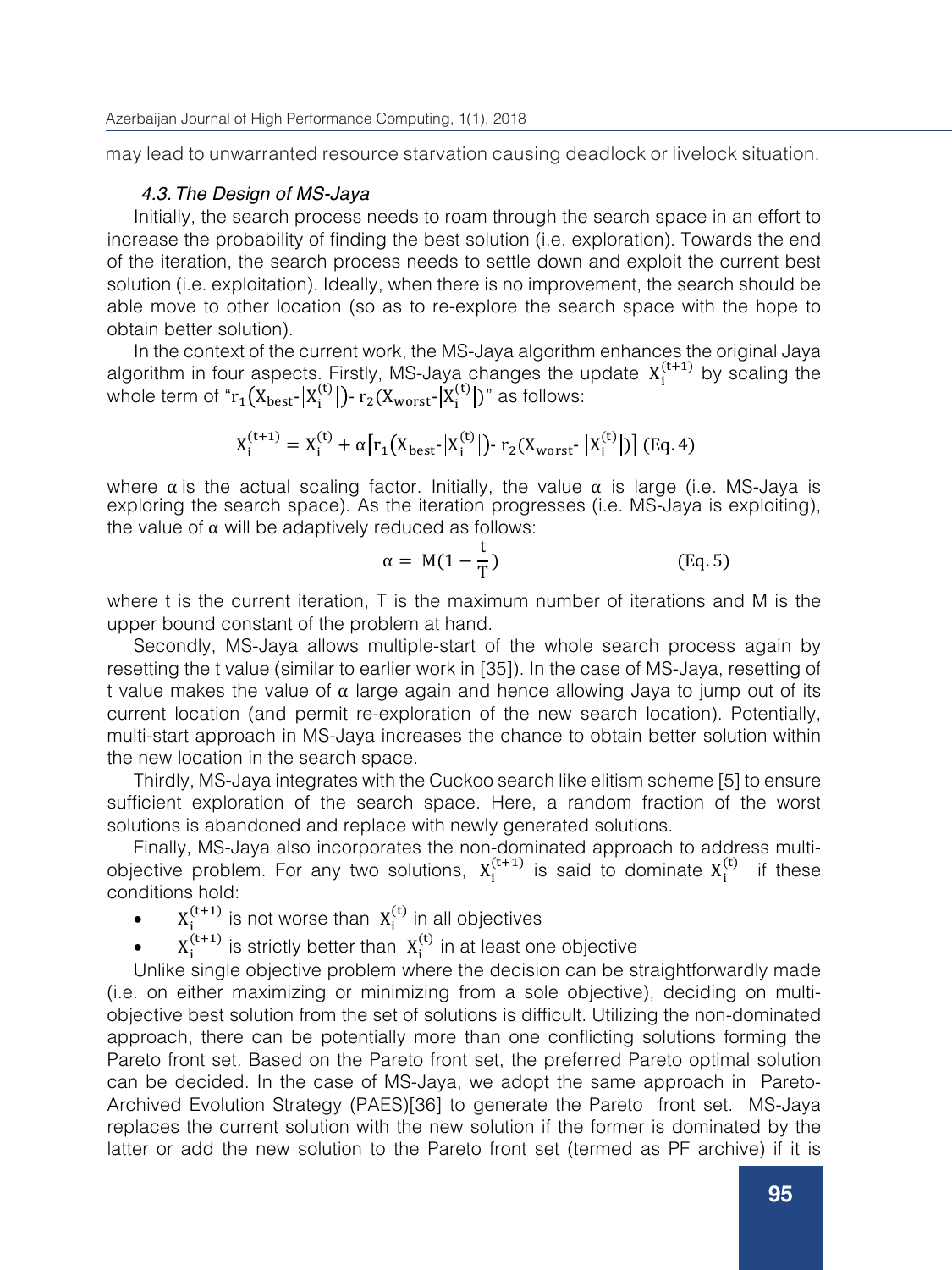Kamal Z. Zamli, et al.

latter or add the new solution to the Pareto front set (termed as PF archive) if it is dominated by no solution contained in the archive. Here, the purpose of the PF archive is to keep a historical record of the non-dominated solution found along the search process. At the start, the PF archive is empty and current (non-dominated) candidate solution is added to it. Then, the current (non-dominated) candidate solution found will be compared to the solution stored in the PF archive one-by-one in each iteration. If a particular candidate solution is dominated by one or more individuals in the PF archive, then that candidate solution must be discarded (i.e. remove from PF archive). Similarly, a particular candidate solution dominates any individual in the PF archive, that individual must be discarded.

Summing up, Figure 3 outlines the pseudo code for the multi-objective MS-Jaya algorithm.

|              | Input: the population $X = \{X_1, X_2, \ldots X_n\}$                                                     |
|--------------|----------------------------------------------------------------------------------------------------------|
|              | Output: the updated population $X = \{X_1, X_2, \ldots, X_n\}$ and the Pareto Front archive,             |
|              | $PF = \{X_{p1}, X_{p2}, \dots X_{pn}\}$                                                                  |
|              | [1]. Begin                                                                                               |
|              | [2]. Initialize random populations, X                                                                    |
|              | [3]. Set initial $X_{best} = X_0$ and initial $X_{poor} = X_{best}$                                      |
|              | [4]. Set population size, n                                                                              |
|              | [5]. While (stopping criteria not met (i.e. $t < T$ ))                                                   |
| $[6]$ .      | Set threshold $\Delta =$ random between [0,1] $\times$ n                                                 |
| $[7]$ .      | For population count, $i = 1$ to n                                                                       |
| [8].<br>[9]. | If (non_improvement_count == $\Delta$ ) then<br>$t = 1$                                                  |
| $[10].$      | non_improvement_count =0                                                                                 |
| $[11]$       | Endlf                                                                                                    |
| $[12]$       | Generate random values of $r_1$ and $r_2$ between [0,1]                                                  |
| $[13]$ .     | Calculate $\alpha$ using Eq. 5                                                                           |
| $[14]$ .     | Update the current population using Eq. 4                                                                |
| $[15]$ .     | If $(X_i^{(t+1)})$ dominates $(X_i^{(t)})$ then                                                          |
| $[16].$      | $X_i^{(t)} = X_i^{(t+1)}$                                                                                |
| $[17]$ .     | If $(X_i^{(t+1)})$ dominates $(X_{best})$ then                                                           |
| $[18]$       | $X_{best} = X_i^{(t+1)}$                                                                                 |
| $[19]$ .     | Add $X_{best}$ into PF archive                                                                           |
| $[20]$ .     | Endlf                                                                                                    |
| $[21]$ .     | Else                                                                                                     |
| [22].        | non_improvement_count++;                                                                                 |
| $[23]$ .     | If $(X_i^{(t)})$ dominates $(X_{worst})$ then                                                            |
| $[24]$ .     | $X_{worst} = X_i^{(t)}$                                                                                  |
| $[25]$ .     | Endlf                                                                                                    |
| $[26]$ .     | Endlf                                                                                                    |
| $[27]$ .     | For i=1 to random[0,1] $\times$ n // Cuckoo elitism scheme                                               |
| $[28]$ .     | Find the worst, $X_i^{(t)}$                                                                              |
| $[29]$       | Generate randomly $X_i^{(t+1)}$                                                                          |
| $[30]$ .     | If $(X_i^{(t+1)})$ dominates $(X_i^{(t)})$ then                                                          |
| $[31]$ .     | $\begin{array}{ccl} X_i^{(t)} = & X_i^{(t+1)}\\ \text{End}\mskip 1.5mu\mathrm{I}^\mathrm{f} \end{array}$ |
| $[32].$      |                                                                                                          |
|              |                                                                                                          |

[35]. Discard and remove DEFG from the PF archive

[36]. Else If DEFG dominates any member of existing {Xbest\_1, Xbest\_2,… Xbest\_n} from the PF archive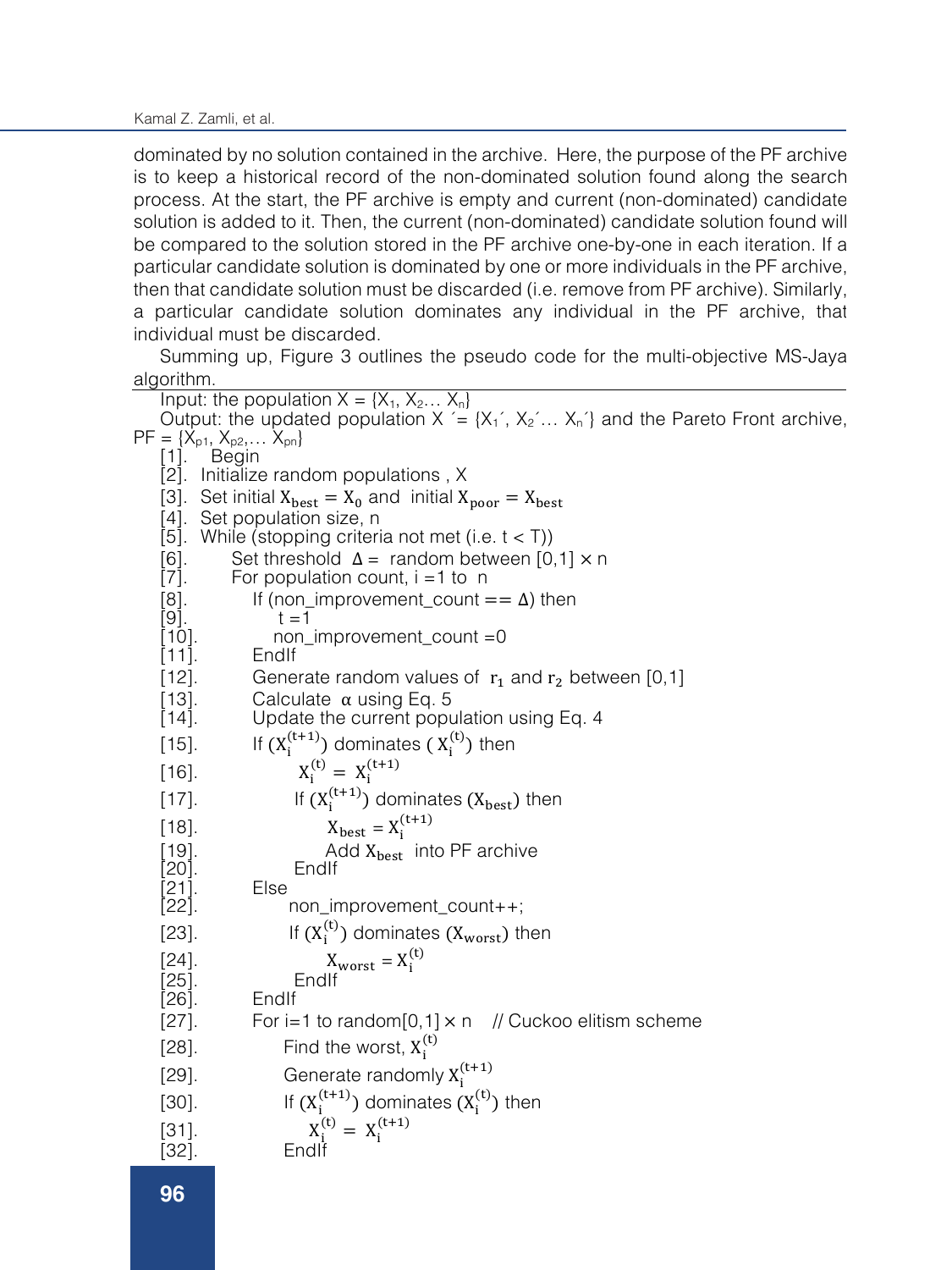rbaijan Journal of High Performance Computing 1(1), 201: Azerbaijan Journal of High Performance Computing, 1(1), 2018<br>[Col]

[31]. X# [32]. EndIf<br>[33]. EndFor

EndFor

[34]. If  $X_{best}$  is dominated by any member of existing { $X_{best\_1}$ ,  $X_{best\_2}$ ,...  $X_{best\_2}$ }

[35]. Discard and remove  $X_{best}$  from the PF archive

[36]. Else If  $X_{best}$  dominates any member of existing  $\{X_{best\_1}, X_{best\_2}, \ldots\}$  from the PF archive

[37]. **Discard and remove**  $X_{best\_n}$  **from the PF archive [38].** Endlf

[38]. EndIf<br>[39]. EndFor

**EndFor** 

[40]. EndWhile

[41]. Return the updated population, X. Report the PF archive and select the preferred solution [42].End

Figure 3. Pseudo Code for Multi-Objective MS-Jaya Algorithm

### *5. Adapting MS-Jaya for Software Module Clustering Problem*

In order to adopt the MS-Jaya algorithm for software module clustering problem, there is a need to devise suitable solution representation. In the current work, the solution is initially represented by a set consisting of the random sequence of modules. To illustrate, consider Figure 4 depicting a random set {1,3,6,5,4,2,7,8} representing the 8 module MDG sequence (i.e. the sequence set can be changed by the MS-Jaya operator during the iteration process). To obtain the suitable number of clusters, the sequence set is to be partitioned accordingly. Here, the minimum cluster = 2 and the maximum cluster =  $8/2$  = 4 can be deduced. The rationale for the minimum cluster  $=2$  is that there is a need for more than one cluster (i.e. no clustering is necessary if the minimum cluster  $= 1$ ). With the maximum cluster  $= 4$ , a single module cluster can be avoided. For the sequence set {1,3,6,5,4,2,7,8}, a randomized partition is generated from 2 to 4 clusters as shown Figure 4a) till Figure 4b). In Figure 4a), the partition generates 2 clusters consisting of  $\{ \{1,3,6,5\}, \{4,2,7,8\} \}$ . In similar manner, in Figure 4b), the partition generates 3 clusters consisting of {{1,3},{6,5,4},{2,7,8}}. Finally, in Figure 4c), the partition generates 4 clusters consisting of  $\{ \{1,3\}, \{6,5\}, \{4,2\}, \{7,8\} \}$ .

There are a total of 2,794 possibilities of clustering solution (i.e. from 2 to 4 clusters) for this problem (referred to as the generation of Stirling number of the second kind). However, generating all exhaustive partitions is practically meaningless (i.e. as some partitions will also produce a single module cluster). As such, the way that the partition is organized also influences the results (e.g. not allowing single module partition). By manipulating the sequence using MS-Jaya and adopting the preferred clustering approach (i.e. ECA or MCA), the best clustering solution can be located accordingly.

Taking into account the need to partition the sequence representation of MDG, Figure 5 depicts the complete MS-Jaya pseudo code for addressing the software module clustering problem. In particular, the two round shaded boxes represent the actual partitioning of the MDG sequence as well as the steps for Pareto front generation.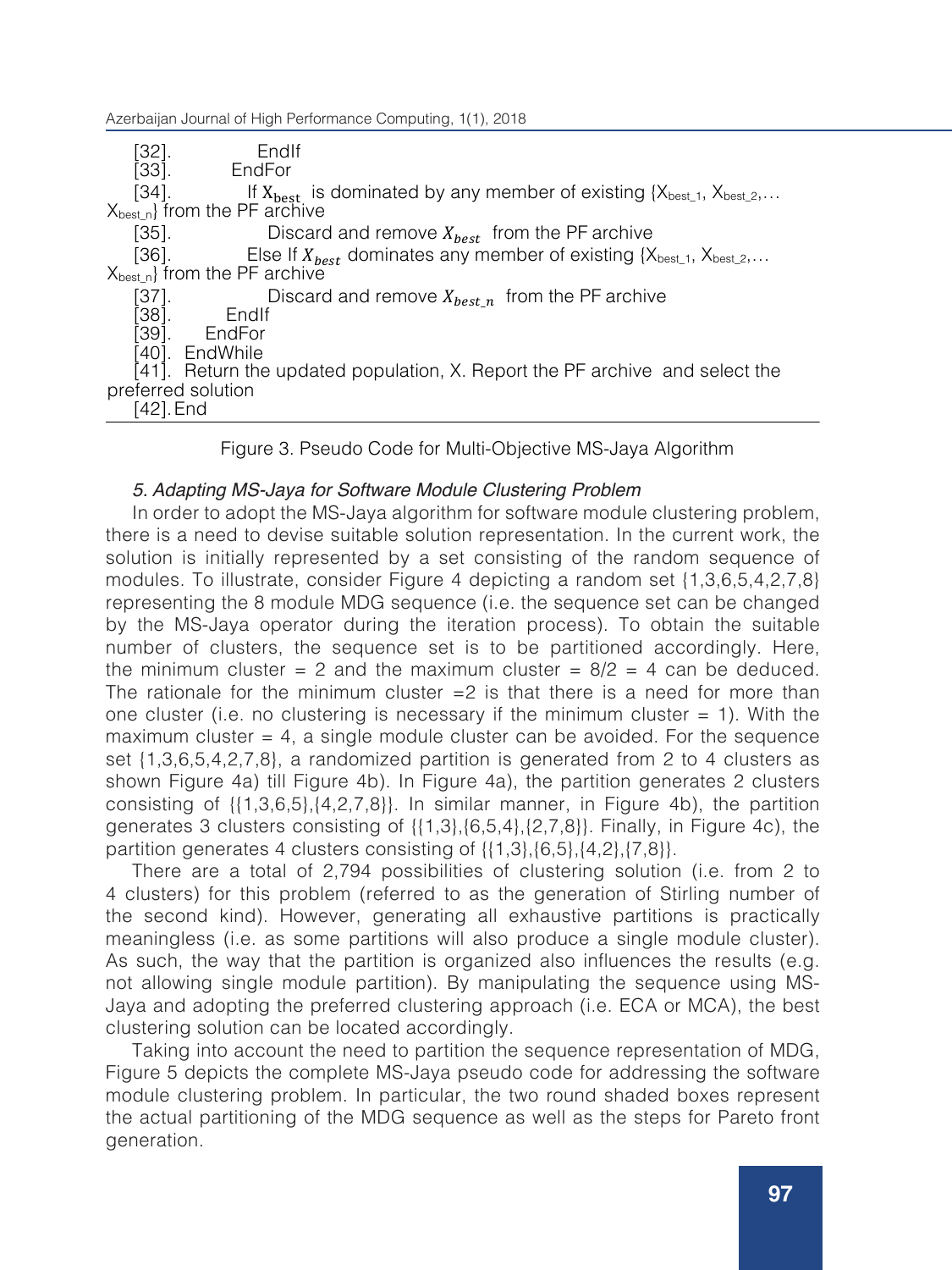

 *Figure 4. MDG Sequence Representation and Partitioning*

Taking into account the need to partition the sequence representation of MDG, Figure 5 depicts the complete MS-Jaya pseudo code for addressing the software module clustering problem. In particular, the two round shaded boxes represent the actual partitioning of the MDG sequence as well as the steps for Pareto front generation.

Input: the population  $X = \{X_1, X_2, \ldots, X_n\}$ Output: the updated population X  $' = \{X_1, X_2, \ldots, X_n\}$  and the Pareto Front archive, PF =  $\{X_{p1}, X_{p2}, \ldots X_{pn}\}$ [1]. Begin<br>[2]. Initial Initialize and randomize partition of populations, X [3]. Set initial  $X_{\text{best}} = X_0$  and initial  $X_{\text{poor}} = X_{\text{best}}$ <br>[4]. Set population size, n [4]. Set population size, n<br>[5]. Set max partition = r [5]. Set max\_partition = no of modules/2<br>[6]. While (stopping criteria not met (i.e. t While (stopping criteria not met (i.e.  $t < T$ )) [7]. Set threshold  $\Delta$  = random between [0,1] × n [8]. Set  $X_{\text{best}}$  randomly from any  $X_i$  in the popula [8]. Set  $X_{\text{best}}$  randomly from any  $X_i$  in the population [9]. For population count, i = 1 to n For population count,  $i = 1$  to n [10]. If (non\_improvement\_count ==  $\Delta$ ) then [11]. [11].<br>[12]. [12]. non\_improvement\_count =0<br>[13]. EndIf **EndIf** [14]. Generate random values of  $r_1$  and  $r_2$  between [0,1] [15]. Calculate  $\alpha$  using Eq. 5 [15]. Calculate α using Eq. 5<br>[16]. Update the current popu [16]. Update the current population using Eq. 4<br>[17]. For partition = 2 to max partition For partition  $= 2$  to max\_partition

[20]. X. [21]. If (X.

 $\mathbb{Z}^2$  . X"  $\mathbb{Z}^2$  ,  $\mathbb{Z}^2$  ,  $\mathbb{Z}^2$  ,  $\mathbb{Z}^2$  ,  $\mathbb{Z}^2$  ,  $\mathbb{Z}^2$  ,  $\mathbb{Z}^2$  ,  $\mathbb{Z}^2$  ,  $\mathbb{Z}^2$  ,  $\mathbb{Z}^2$  ,  $\mathbb{Z}^2$  ,  $\mathbb{Z}^2$  ,  $\mathbb{Z}^2$  ,  $\mathbb{Z}^2$  ,  $\mathbb{Z}^2$  ,  $\mathbb{Z}^2$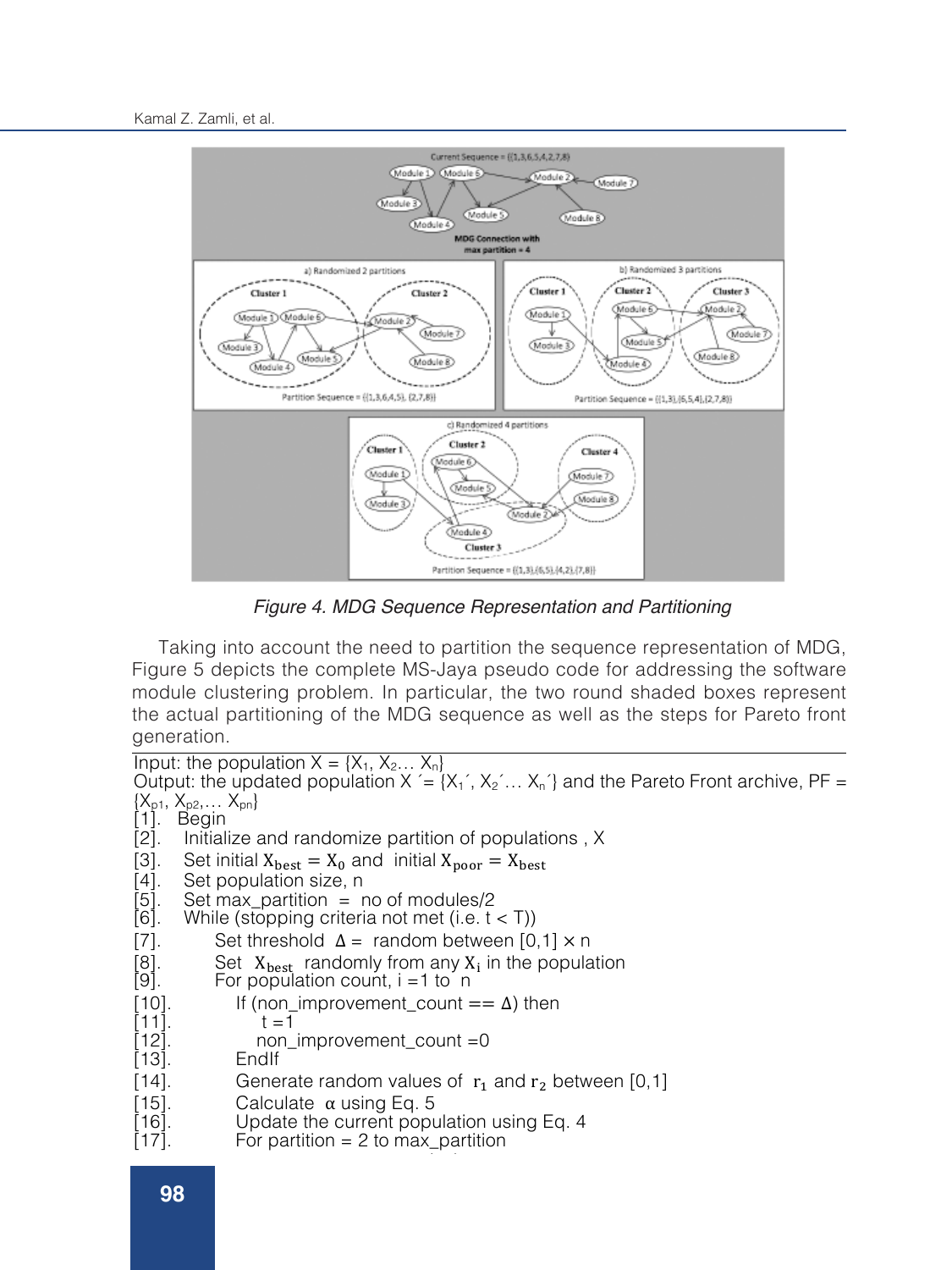[16]. Update the current population using Eq. 4 Azerbaijan Journal of High Performance Computing, 1(1), 2018<br>————————————————————

| $[18]$             | Create partition $X_i^{(t+1)}$                                                                                                 |
|--------------------|--------------------------------------------------------------------------------------------------------------------------------|
| $[19].$            | If $(X_i^{(t+1)})$ dominates $(X_i^{(t)})$ then                                                                                |
| $[20]$ .           | $X_i^{(t)} = X_i^{(t+1)}$                                                                                                      |
| $[21]$ .           | If $(X_i^{(t+1)})$ dominates $(X_{best})$ then                                                                                 |
| $[22]$ .           | $X_{best} = X_i^{(t+1)}$                                                                                                       |
| $[23]$             | Add $X_{best}$ into PF archive                                                                                                 |
| [24].<br>[25].     | Endlf<br>Else                                                                                                                  |
| [26].              | non_improvement_count++;                                                                                                       |
| $[27]$             | If $(X_i^{(t)})$ dominates $(X_{worst})$ then                                                                                  |
| $[28]$ .           | $\begin{array}{c} \mathbf{X}_{\text{worst}} = \mathbf{X}_{\text{i}}^{(\text{t})} \\ \text{End}\mathsf{l}\text{f} \end{array}$  |
| $[29]$ .           |                                                                                                                                |
| $[30]$<br>$[31]$ . | Endlf<br>EndFor                                                                                                                |
| $[32].$            | // Cuckoo elitism scheme<br>For i=1 to random[0,1] $\times$ n                                                                  |
| $[33].$            | Find the worst, $X_i^{(t)}$                                                                                                    |
| $[34]$             | Generate randomly $X_i^{(t+1)}$                                                                                                |
| $[35].$            | For partition = $2$ to max_partition                                                                                           |
| $[36]$             | Create partition $(X_i^{(t+1)})$                                                                                               |
| $[37]$             | If $(X_i^{(t+1)})$ dominates $(X_i^{(t)})$ then                                                                                |
| $[38].$            | $X_i^{(t)} = X_i^{(t+1)}$                                                                                                      |
| [39].              | Endif                                                                                                                          |
| [40].<br>$[41]$ .  | EndFor<br>EndFor                                                                                                               |
| [42]               | If $X_{best}$ is dominated by any member of existing $\{X_{best\_1}, X_{best\_2}, \ldots X_{best\_n}\}$<br>from the PF archive |
| $[43]$             | Discard and remove $X_{best}$ from the PF archive                                                                              |
| $[44]$ .           | Else If $X_{best}$ dominates any member of existing $\{X_{best\_1}, X_{best\_2}, \ldots X_{best\_n}\}$                         |
|                    | from the PF archive                                                                                                            |
| $[45]$             | Discard and remove $X_{best n}$ from the PF archive                                                                            |
| $[46]$ .<br>[47].  | Endit<br>EndFor                                                                                                                |
| $[48]$ .           | EndWhile                                                                                                                       |
| $[49]$ .           | Return the updated population, X. Report the PF archive and select the                                                         |
| $[50]$ .           | preferred solution<br><b>L</b> nd                                                                                              |

*Figure 5. Pseudo Code for Multi-Objective MS-Jaya Algorithm for Software Clustering Problem*

## *6. Benchmarking Experiments*

Our experiments focus on two related goals: (1) to benchmark MS-Jaya against the original Jaya algorithm and other state-of-the-art parameter free meta-heuristic algorithms; (2) to assess the performance of MS-Jaya in terms of modularisation quality, cohesion and coupling for both unweighted and weighted MDGs.

We divide our experiments into two parts. In the first part, we compare MS-Jaya against existing parameter free algorithm (i.e. consisting of the original Jaya [6], Teaching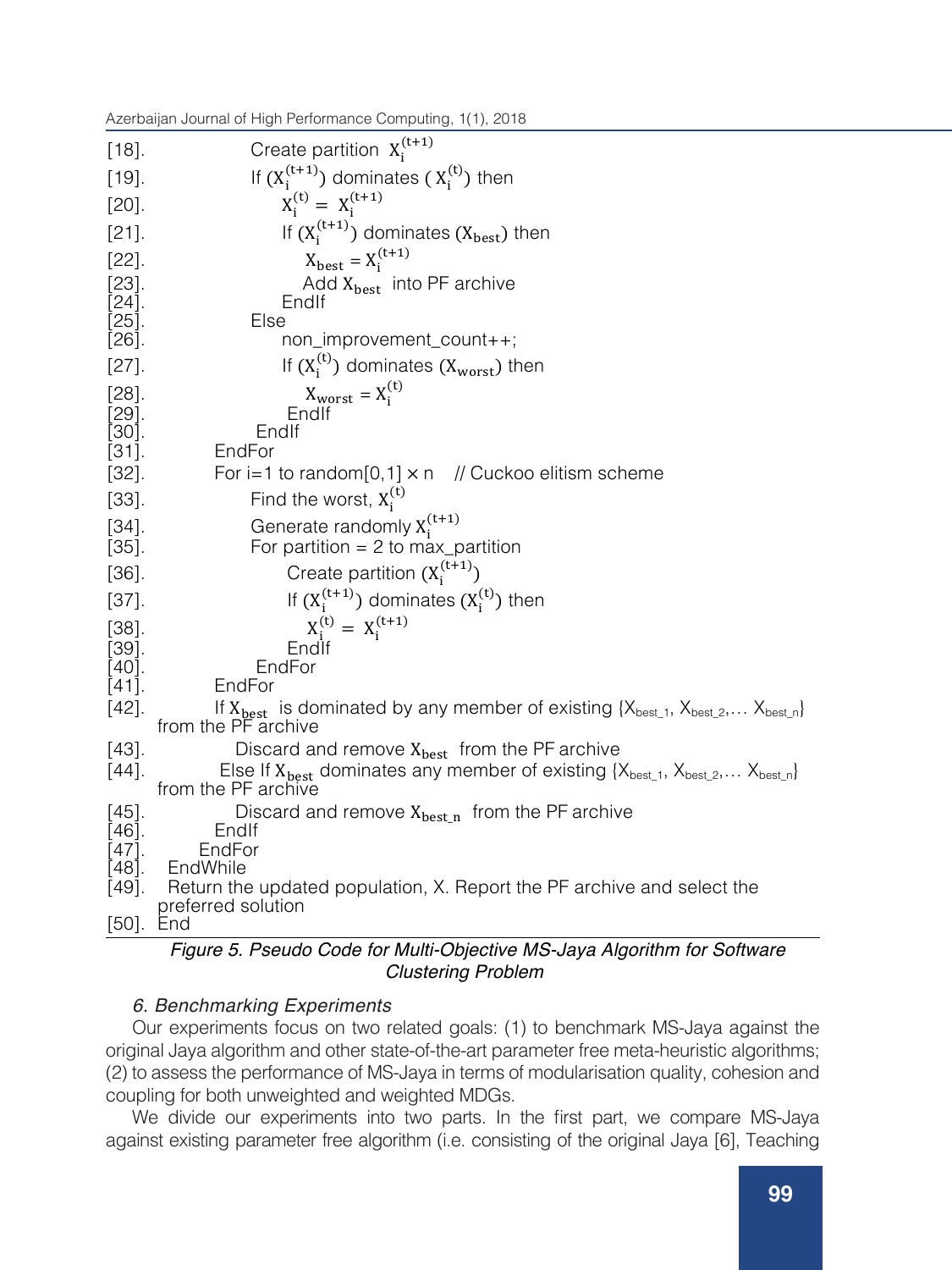Learning based Optimization (TLBO)[7], Global Neighborhood Algorithm (GNA) [12], Symbiotic Optimization Search (SOS) [8], and Sine Cosine Algorithm (SCA)[9])) based on the benchmark case studies of unweighted MDGs (available in GitHub [37]) that has been adopted in Mitchell and Maconridis [13], Praditwong et al [14], and Kumari and Srinivas [28] respectively. The descriptions of all the case studies are given in Table 1. We consider both the MCA and the ECA approach for each case study. As the specifications of the weighted MDGs for the abovementioned six MDGs are no longer available (despite contacting the authors), the weighted MDGs as part of Praditwong et al were not experimented.

In the second part, we also compare against parameter free algorithm (i.e. consisting of the original Jaya [6], Teaching Learning based Optimization (TLBO)[7], Global Neighborhood Algorithm (GNA) [12], Symbiotic Optimization Search (SOS) [8], and Sine Cosine Algorithm (SCA)[9])). Unlike the first part, we compare both weighted and unweighted MDGs side-by-side using MCA and ECA approach. Our case studies consist of three MDGs as defined in Hall et al [38]. The descriptions of the three MDGs are given in Table 2 (and depicted in Figures 6 till 8). Unlike the earlier case studies in Table 1, the case studies in Table 2 involve state machine representation whereby clustering of MDGs represent the identification of super states.

Our experimental platform comprises of a PC running Windows 10, CPU 2.9 GHz Intel Core i5, 16 GB 1867 MHz DDR3 RAM and a 512 MB of flash HDD. As all the algorithms are parameter free, we do not need to do any control parameter settings with the exception of the population size and iteration. According to the observation from Kumari and Srinivas [28], given the number of modules (N), the population size must be set at least with 10xN and the number of generation at 200xN to cope with the increased in the complexity in clustering more number of modules. To ensure fair comparison, we also set the same maximum fitness function evaluation for all the case studies. Additionally, we develop all the algorithms adopted in the experiments using the Java programming language based on the same approach to cater for Pareto front generation. Table 3 highlights the settings for all algorithms for each case study highlighted in both part 1 and 2. Meanwhile, the results of all the experiments are tabulated in Tables 4 till 11. Shaded cells indicate the best performance for a set of best solution for each of the case studies (e.g. maximizing MQ, minimizing inter-edges, and maximizing intra-edges) selected from the Pareto lists.

| System<br>Name | <b>Modules</b> | <b>Links</b> | Description                                                                           |
|----------------|----------------|--------------|---------------------------------------------------------------------------------------|
| <b>Mtunis</b>  | 20             | 57           | An operating system for educational purpose writ-<br>ten in the Turing language       |
| Ispell         | 24             | 103          | Software for spelling and typographical error cor-<br>rection in files                |
| <b>Rcs</b>     | 29             | 163          | Revision control system used to manage multiple<br>revisions of files                 |
| <b>Bison</b>   | 37             | 179          | General purpose parser generator for converting<br>grammar description into C program |

| TABLE 1. MDGs for Part 1 |  |  |
|--------------------------|--|--|
|                          |  |  |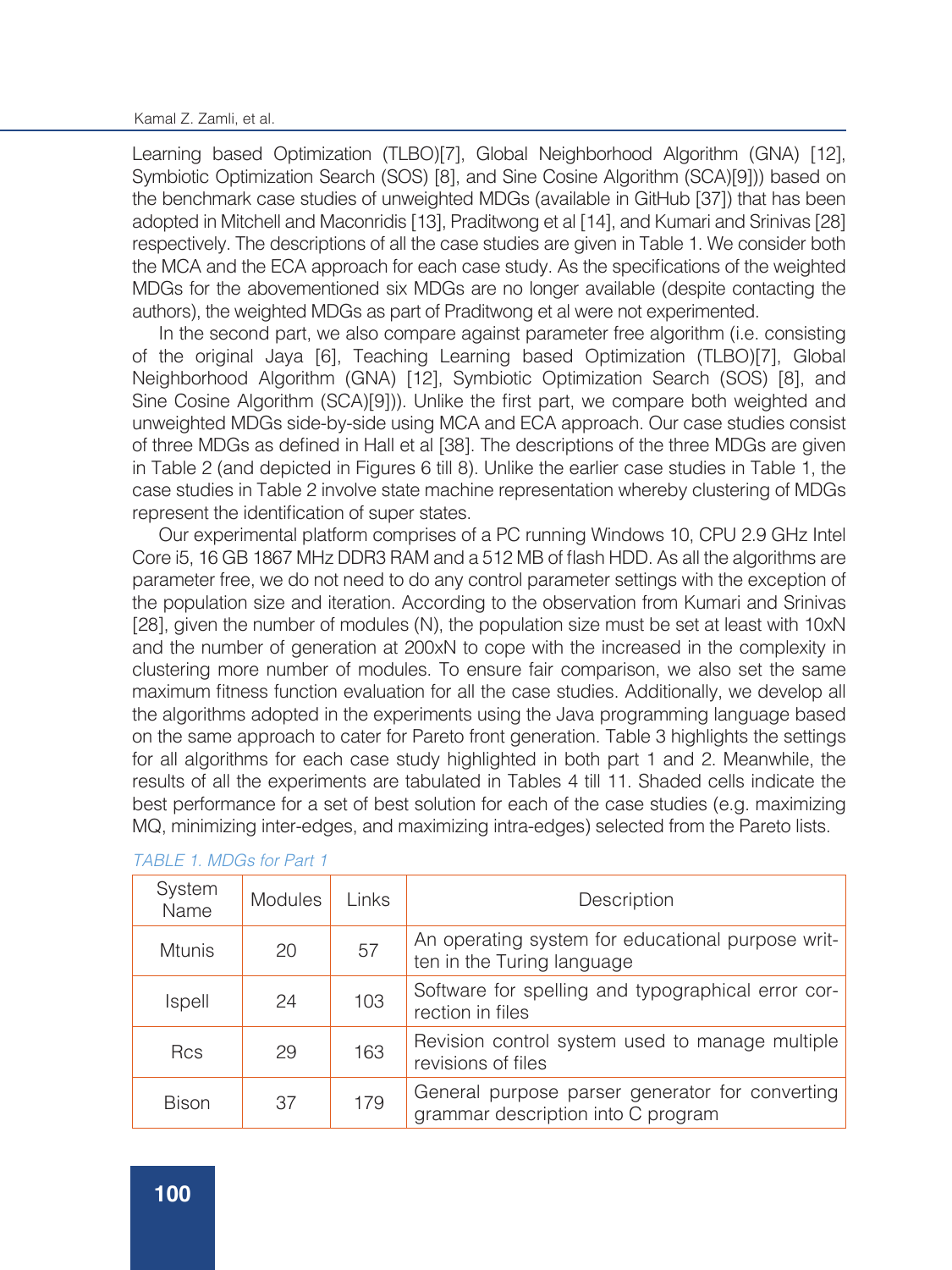### *TABLE 2. MDG for Part 2*

| <b>State Machines</b>         | <b>Modules</b> | Links | Description                                                                                                                                                   |
|-------------------------------|----------------|-------|---------------------------------------------------------------------------------------------------------------------------------------------------------------|
| Water Pump<br>Controller [39] | 10             | 14    | A state machine representation for the water<br>pump controller with unweighted and as-<br>signed weight (i.e. refer to Figure 6)                             |
| Alarm Clock of<br>Romera [40] | 9              | 25    | A state machine representation for an alarm<br>clock based on a MSc thesis with unweighted<br>and assigned weight (i.e. refer to Figure 7)                    |
| Tamagotchi<br>[38]            | 14             | 38    | A state machine representation of a Tama-<br>gotchi pet toy as part of the student project<br>with unweighted and assigned weight (i.e.<br>refer to Figure 8) |

|                | <b>System Name</b>         | Maximum Fitness<br><b>Function Evaluation</b><br>as suggested by<br>[14] |
|----------------|----------------------------|--------------------------------------------------------------------------|
|                | <b>Mtunis</b>              | 800000                                                                   |
| MDG for Part I | Ispell                     | 115200                                                                   |
|                | <b>Rcs</b>                 | 1682000                                                                  |
|                | <b>Bison</b>               | 2738000                                                                  |
|                | Water Pump Control-<br>ler | 200000                                                                   |
| MDG for Part 2 | Alarm Clock of<br>Romera   | 162000                                                                   |
|                | Tamagotchi                 | 392000                                                                   |



*6(a) Unweighted State Machine 6(b) Weighted State Machine Figure 6. State Machines for Water Pump Controller*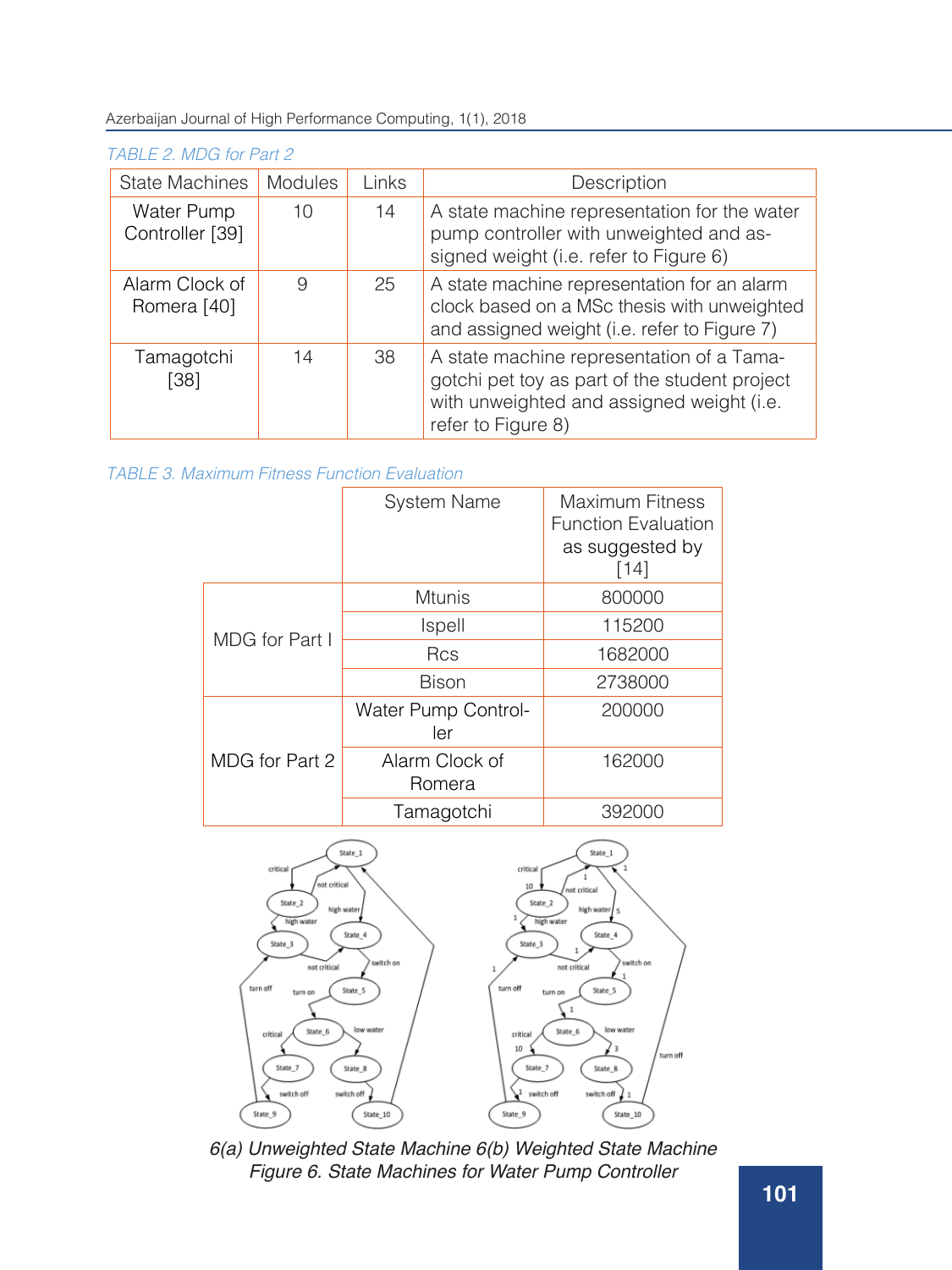

*7(a) Unweighted State Machine*



*7(b) Weighted State Machine Figure 7. State Machines for Alarm Clock of Romera*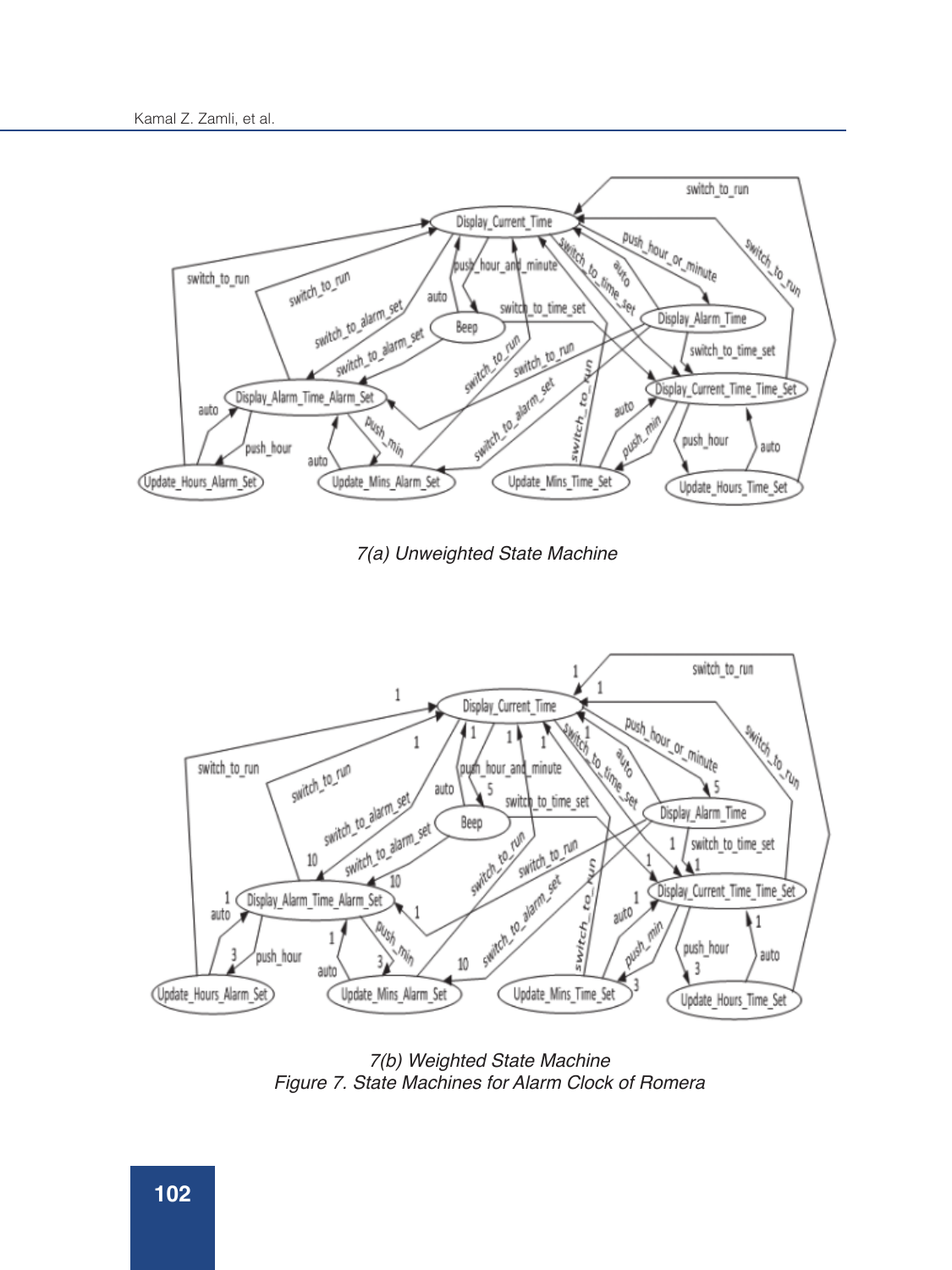





*8(a) Weighted State Machine Figure 8. State Machines for Tamagotchi*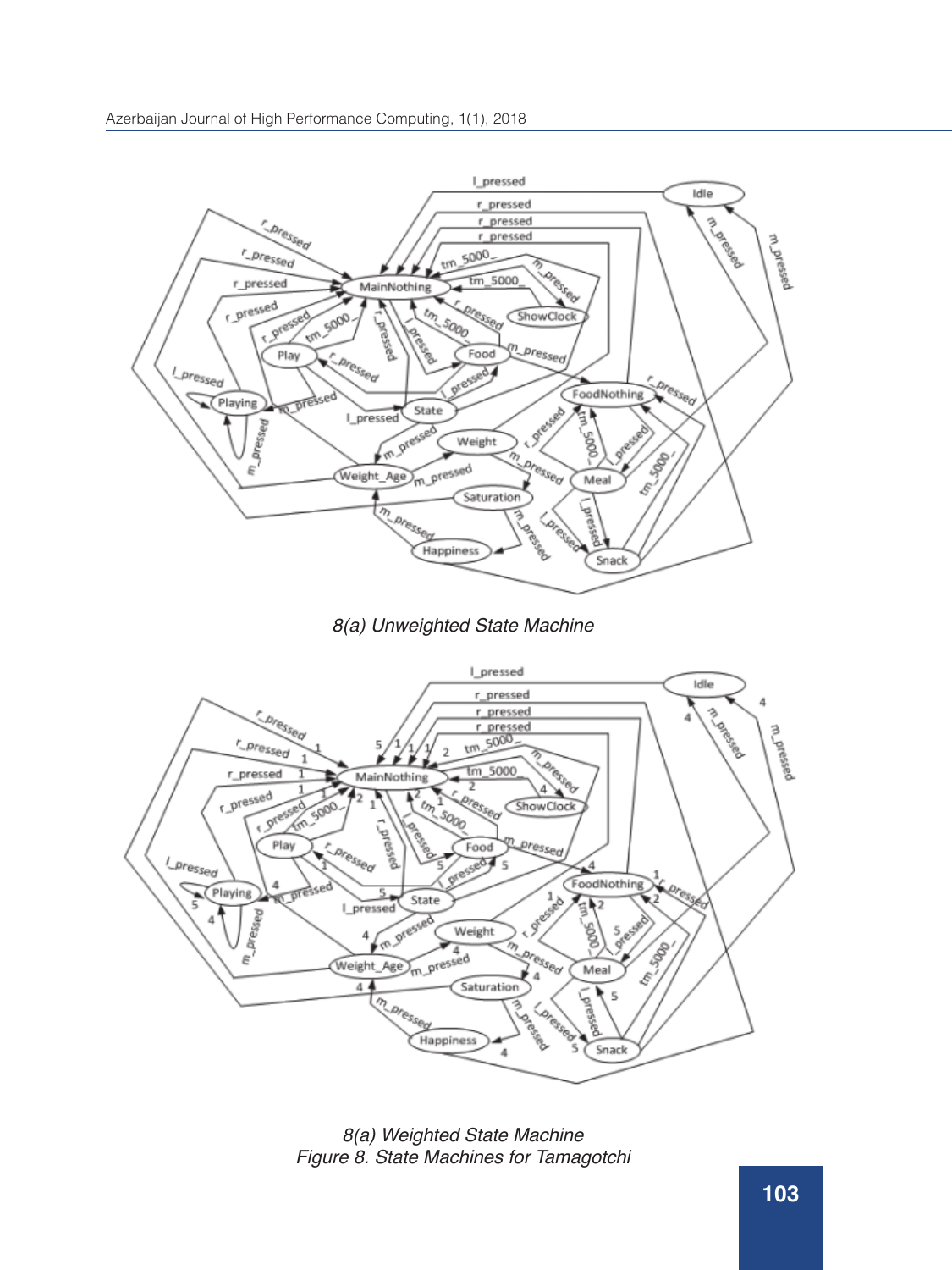| MS-Jaya<br>Algorithm                                                                    | Std.<br>Dev.                         |                   | 0.037                                                            | 0.067          | 0.045      |  |
|-----------------------------------------------------------------------------------------|--------------------------------------|-------------------|------------------------------------------------------------------|----------------|------------|--|
|                                                                                         | Vlean                                | 2.239             | 2.287                                                            | 2.207          | 2.115      |  |
| Original Jaya<br>Algorithm [6]                                                          | std.<br>Dev. 0.035<br>0.035<br>0.065 |                   |                                                                  |                | 0.036      |  |
|                                                                                         | Vlean                                | 2.2385            |                                                                  | 2.277<br>2.191 | 2.113      |  |
| Sine Cosine<br>Algorithm [9]                                                            | Std.<br>Dev<br>0.049<br>0.055        |                   |                                                                  |                | 0.051      |  |
|                                                                                         | Mean                                 | 2.179             | 2.199                                                            | 1.992          | 2.032      |  |
| Symbiotic<br>Optimization<br>Search [8]<br>Mean Std.<br>Mean Dev<br>131 0.064           |                                      |                   | $\begin{array}{c c} \hline 0.06 & \text{-} \\\hline \end{array}$ | 0.126          | 0.069      |  |
|                                                                                         | Mean                                 | $-12.131$ .       |                                                                  | 2.158          | $-1.983$   |  |
| Global Neigh-<br>borhood Algo-<br>ithm [12]<br>Vlean Std.<br>1.179 0.042<br>1.179 0.042 |                                      |                   |                                                                  | $-1.0115$      | $-0.061$   |  |
|                                                                                         |                                      | 2.179             | 2.237                                                            | 2.016          | 2.036      |  |
| -earning<br>ptimiza-                                                                    | Std.<br>Dev.<br>0.051<br>0.075       |                   |                                                                  |                | 0.053      |  |
| eaching<br>O besec<br>ion                                                               | Mean                                 | 2.161             | 2.194                                                            | 1.976          | 2.017      |  |
|                                                                                         | Case                                 | Studies<br>Mtunis | Ispell                                                           | Bison          | <b>Rcs</b> |  |

| י המה<br>NUV<br>V<br>Į               |  |
|--------------------------------------|--|
|                                      |  |
| $\tilde{\zeta}$<br>$-4$ MM $-4$<br>Ì |  |
|                                      |  |
| )                                    |  |
| mirina a<br>Î<br>$\overline{M}$      |  |
|                                      |  |
| $E_4$<br>ך<br>ד                      |  |
| I<br>4<br>O                          |  |

| ı                        |
|--------------------------|
|                          |
| I                        |
|                          |
|                          |
| Ï                        |
| ١                        |
| ļ                        |
|                          |
| ļ                        |
|                          |
|                          |
|                          |
|                          |
| Ī                        |
|                          |
| I                        |
|                          |
|                          |
|                          |
|                          |
| j                        |
|                          |
|                          |
|                          |
|                          |
|                          |
| $\frac{1}{2}$            |
|                          |
|                          |
|                          |
|                          |
|                          |
|                          |
|                          |
| $\overline{\phantom{a}}$ |
|                          |
|                          |
| ١                        |
|                          |
|                          |
|                          |
| ١                        |
|                          |
| Ĵ                        |
|                          |
| i                        |
|                          |
|                          |
|                          |
|                          |
|                          |
|                          |
|                          |
|                          |
| ١                        |
|                          |
|                          |
|                          |
| į                        |
|                          |
|                          |
|                          |
|                          |
|                          |
| りりろでり とりすこ うりこうこうこ       |
|                          |
|                          |
|                          |
|                          |
| Í                        |
| ļ                        |
|                          |
| l<br>J                   |
| j                        |
|                          |
|                          |
|                          |
|                          |
| TARI.                    |

| TABLE 5. Minimizing inter | r-edges values with MCA Approach |              |                     |             |                                                    |             |         |                                |                        |              |
|---------------------------|----------------------------------|--------------|---------------------|-------------|----------------------------------------------------|-------------|---------|--------------------------------|------------------------|--------------|
| Teaching Learn-           | Global Neigh-                    |              | Symbiotic           |             |                                                    |             |         |                                |                        |              |
| Opti-<br>ing based        | porhood Algo-                    |              | <b>Optimization</b> |             | Sine Cosine                                        |             |         | Original Jaya<br>Algorithm [6] | MS-Jaya Algo-<br>rithm |              |
| $\boxed{7}$<br>mization   | rithm <sub>[12]</sub>            |              | Search [8]          |             | Ngorithm <sup>[9]</sup>                            |             |         |                                |                        |              |
| Dev.<br>Std.              | Mean                             | std.<br>Dev. | Mean                | Std.<br>Dev | Mean                                               | std.<br>Dev | Mean    | Std.<br>Dev.                   | Mean                   | std.<br>Dev. |
| 7.253                     | 69.110                           | 5.848        | 72.011              | 6.812       | 67.011                                             | 5.273       | 67.021  | 4.494                          | 64.011                 | 5.061        |
| 4.550                     | 155.022                          | 9.788        | 147.034   22.086    |             | 151.022                                            | 13.66       | 155.011 | 7.47                           | 151.056                | 8.637        |
|                           | 9.264   285.000                  | 23.862       |                     |             | 289.033 33.278 271.054 42.645                      |             | 277.011 | 33.654                         | 269.044                | 35.005       |
|                           |                                  |              |                     |             | 6.946 221.012 36.885 199.020 46.272 177.011 33.465 |             | 223.023 | 39.164                         | 218.034                | 38.556       |
|                           |                                  |              |                     |             |                                                    |             |         |                                |                        |              |

## Kamal Z. Zamli, et al.

104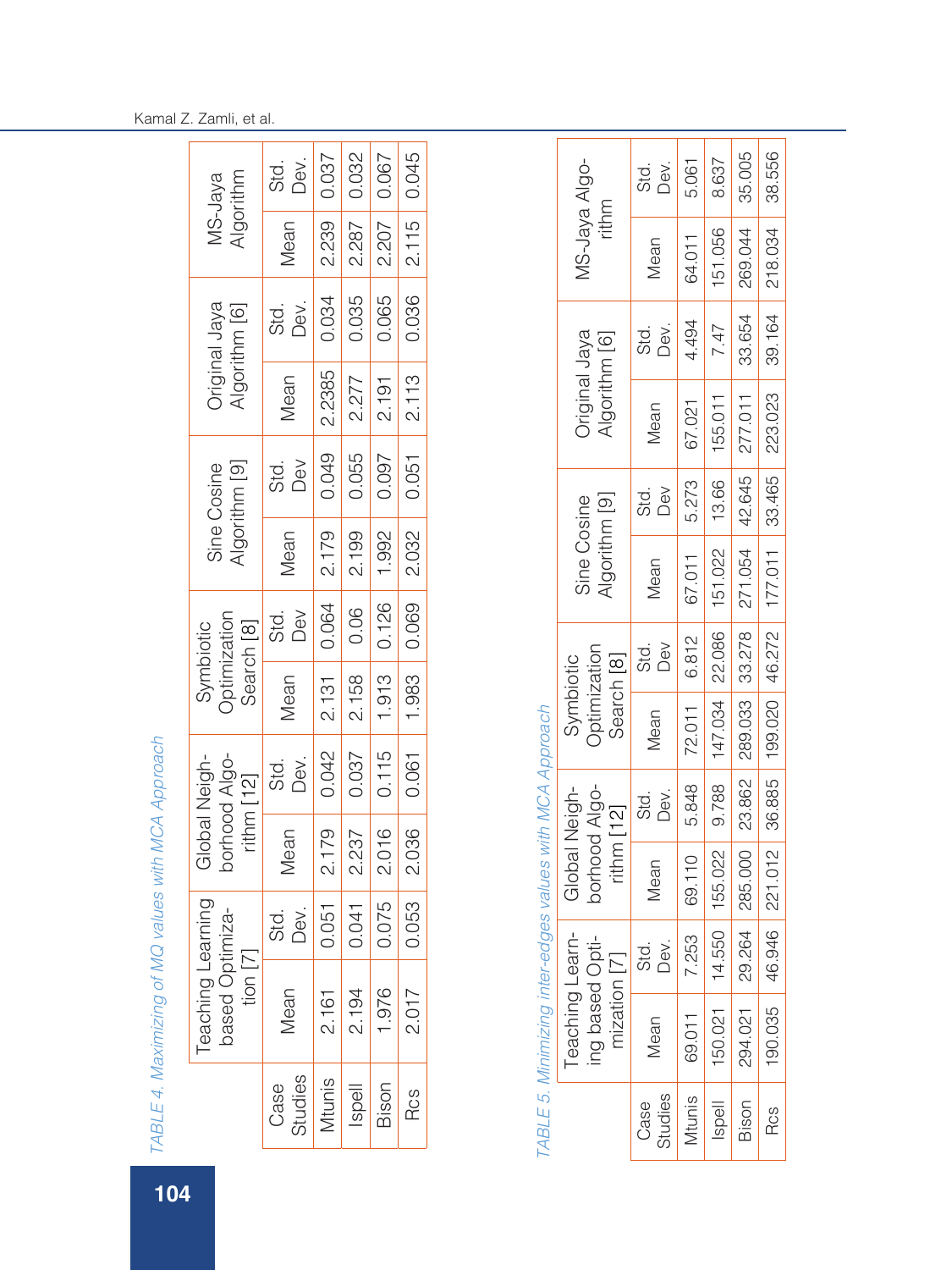|                                                    |                  | std.<br>Dev.    | 2.530  | 4.307        | 17.803               | 19.281                                     |
|----------------------------------------------------|------------------|-----------------|--------|--------------|----------------------|--------------------------------------------|
| MS-Jaya Algo-<br>rithm                             |                  | Mean            | 25.011 | 27.012       | 16.821 43.023        | 53.002                                     |
| Original Jaya<br>Algorithm [6]                     |                  | Std.<br>Dev.    | 2.280  | $3.735$      |                      |                                            |
|                                                    |                  | Mean            | 23.011 | 25.023       | 44.560 21.326 40.560 | 38.135   74.024   31.733   51.012   19.586 |
| <b>Algorithm</b> [9]<br>Sine Cosine                |                  | Std.<br>Dev     | 2.655  | 6.823        |                      |                                            |
|                                                    |                  | Mean            | 23.011 | 27.011       |                      |                                            |
| mization Search                                    |                  | Std.<br>Dev     | 3.406  | 11.045       | 16.646               |                                            |
| Global Neighbor-<br>Symbiotic Opti-<br>$\boxed{8}$ |                  | Mean            | 21.111 | 4.914 29.012 | 34.560               |                                            |
|                                                    |                  | Std.<br>Dev.    | 2.958  |              |                      | 67.045   25.475   52.043   23.447   63.023 |
| hood Algorithm<br>$[12]$                           |                  | Mean            | 22.011 | 25.012       | 36.123 11.925        |                                            |
| -earning based                                     | Optimization [7] | Std.<br>Dev.    | 3.606  | 7.287        | 29.264               |                                            |
| Teaching                                           |                  | Mean            | 22.012 | 27.011       | 32.023               |                                            |
|                                                    |                  | Studies<br>Case | Mtunis | Ispell       | Bison                | Rcs                                        |

|                                                         | MS-Jaya Algo-<br>rithm                                                   | Std.<br>Dev.                                         |       |                                                | 0.034<br>0.035<br>0.074 | 0.034         |
|---------------------------------------------------------|--------------------------------------------------------------------------|------------------------------------------------------|-------|------------------------------------------------|-------------------------|---------------|
|                                                         |                                                                          | Vlean                                                |       |                                                | 2.246<br>2.288<br>2.205 | 2.102         |
|                                                         | Original Jaya<br>Algorithm [6]                                           | Std.<br>Dev.                                         |       |                                                | 0,029<br>0.045<br>0.072 | 0.036         |
|                                                         |                                                                          | Mean                                                 |       |                                                | 2.229<br>2.272<br>2.183 | 2.109         |
|                                                         | Sine Cosine<br>Algorithm [9]                                             | Std.<br>Dev                                          |       | $\begin{array}{c c} 0.05 \\ 0.051 \end{array}$ | 0.081                   | $-0.071$      |
|                                                         |                                                                          | Mean                                                 |       | $\frac{2.168}{2.199}$                          | 2.004                   | 2.046         |
|                                                         | Symbiotic Opti-<br>mization Search<br>[8]                                | $\begin{array}{l} {\rm Std}\\ {\sf DeV} \end{array}$ |       | 0.065                                          | $\boxed{1}$             | 0.073         |
|                                                         |                                                                          | Mean                                                 | 2.129 | 2.126                                          | 1.918                   | $-666.1$      |
|                                                         | Global Neigh-<br>borhood Algo-<br>rithm [12]<br>Mean Std.<br>Mean Dev.   |                                                      |       | 0.052                                          | 10.117                  | 2.051   0.035 |
| I HDFF I - I MAXIIIIITI II V V VIV V WILI FOH HODI DADI |                                                                          |                                                      | 2.188 | 2.224                                          | 2.063                   |               |
|                                                         | Teaching<br>Learning based<br>Optimization [7]<br>Mean Std.<br>Mean Dev. |                                                      |       |                                                | 0.049<br>0.06<br>0.08   | 0.05          |
|                                                         | Teachir                                                                  |                                                      | 2.159 | 2.175                                          | 1.995                   | 2.032         |
|                                                         |                                                                          | Case<br>Studies<br>Mtunis                            |       | $\frac{1}{2}$ lispell                          | Bison                   | Rcs           |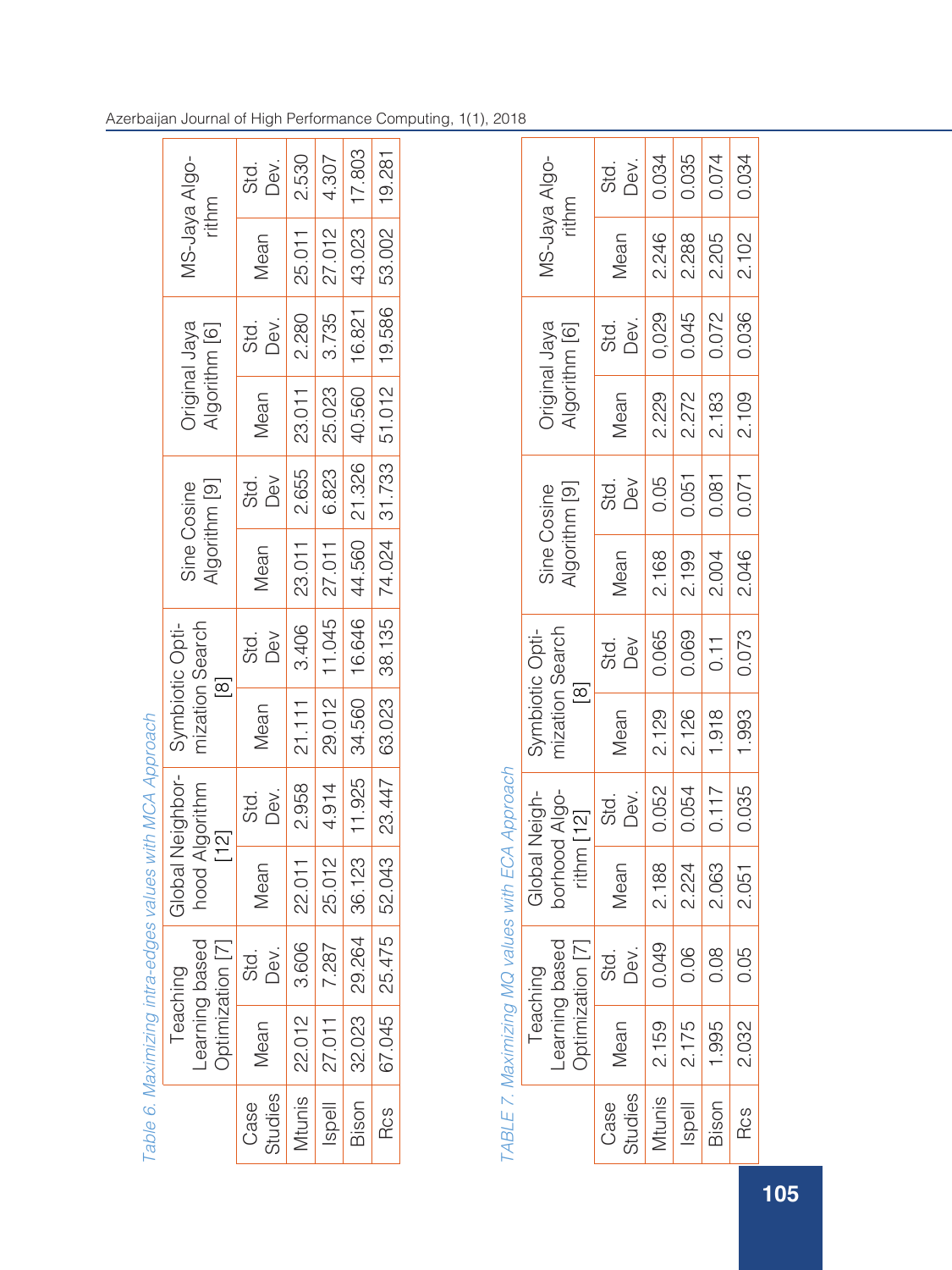| $\overline{106}$ |                      |                                          |                                                | TABLE 8. Minimizing inter-edges values with ECA Approach                                                |              |                                         |                 |                              |                    |                                |              |                        |       |
|------------------|----------------------|------------------------------------------|------------------------------------------------|---------------------------------------------------------------------------------------------------------|--------------|-----------------------------------------|-----------------|------------------------------|--------------------|--------------------------------|--------------|------------------------|-------|
|                  |                      | Learning bas<br>Optimization<br>Teaching | Ö9<br>$\Box$                                   | borhood Algo-<br>Global Neigh-<br>$ritnm$ [12]                                                          |              | Symbiotic Opti-<br>$\boxed{8}$          | mization Search | Algorithm [9]<br>Sine Cosine |                    | Original Jaya<br>Algorithm [6] |              | MS-Jaya Algo-          | rithm |
|                  | Stud-<br>Case<br>Səl | Mean                                     | Std.<br>Dev.                                   | Mean                                                                                                    | Dev.<br>Std. | Mean                                    | Dev<br>Std.     | Mean                         | Dev<br>Std.        | Mean                           | Dev.<br>std. | Mean                   |       |
|                  | Mtunis               | 68.011                                   | 6.542                                          | 68.011                                                                                                  | 6.066        | 72.011                                  | 6.132           | 70.011                       | 5.727              | 67.011                         | 4.171        | 66.012                 |       |
|                  | llspell              | 150.123                                  | 13.327                                         | 157.221                                                                                                 | 5.422        | 141.020                                 | 17.176          | 147.112                      | 19.519             | 158.111                        | 3.493        | 149.111                |       |
|                  | Bison                | 287.112                                  | 718<br>35.                                     | 275.011                                                                                                 | 22.424       | 285.011                                 | 29.206          | 276.012                      | 45.843             | 275.023                        | 29.513       | 290.213                |       |
|                  | <b>Rcs</b>           | 198.011                                  | 996<br>28.5                                    | 219.089                                                                                                 | 21.107       | 187.112                                 | 28.205          | 221.333                      | 24.433             | 219.650                        | 32.213       | 210.213                |       |
|                  |                      |                                          | Learning based<br>Optimization [7]<br>Teaching | TABLE 9. Maximizing intra-edges values with ECA Approach<br>borhood Algo-<br>Global Neigh-<br>rithm[12] |              | mization Search<br>Symbiotic Opti-<br>⊠ |                 | Algorithm [9]<br>Sine Cosine |                    | Original Jaya<br>Algorithm [6] |              | MS-Jaya Algo-<br>rithm |       |
|                  | Studies<br>Case      | Mean                                     | Std.<br>Dev.                                   | Mean                                                                                                    | Dev.<br>std. | Mean                                    | Dev<br>Std.     | Mean                         | <b>Dev</b><br>Std. | Mean                           | Dev.<br>std. | Mean                   |       |
|                  | Mtunis               | 22.023                                   | 3.362                                          | 22.022                                                                                                  | 3.162        | 20.012                                  | 3.131           | 21.011                       | 3.001              | 23.011                         | 2.088        | 23.013                 |       |
|                  | llspell              | 28.123                                   | 6.663                                          | 24.112                                                                                                  | 2.711        | 32.111                                  | 8.588           | 29.111                       | 9.767              | 23.110                         | 1.936        | 28.004                 |       |
|                  | Bison                | 35.111                                   | 17.862                                         | 41.112                                                                                                  | 21.216       | 36.051                                  | 14.605          | 40.099                       | 22.939             | 41.111                         | 14.761       | 33.113                 |       |

Rcs 63.232 26.511 53.210 20.551 69.011 29.104 52.123 27.221 53.213 26.105 57.123 23.795

29.104

69.011

 $20.551$ 

53.210

26.511

63.232

Rcs

52.123

23.795

57.123

26.105

53.213

27.221

Kamal Z. Zamli, et al.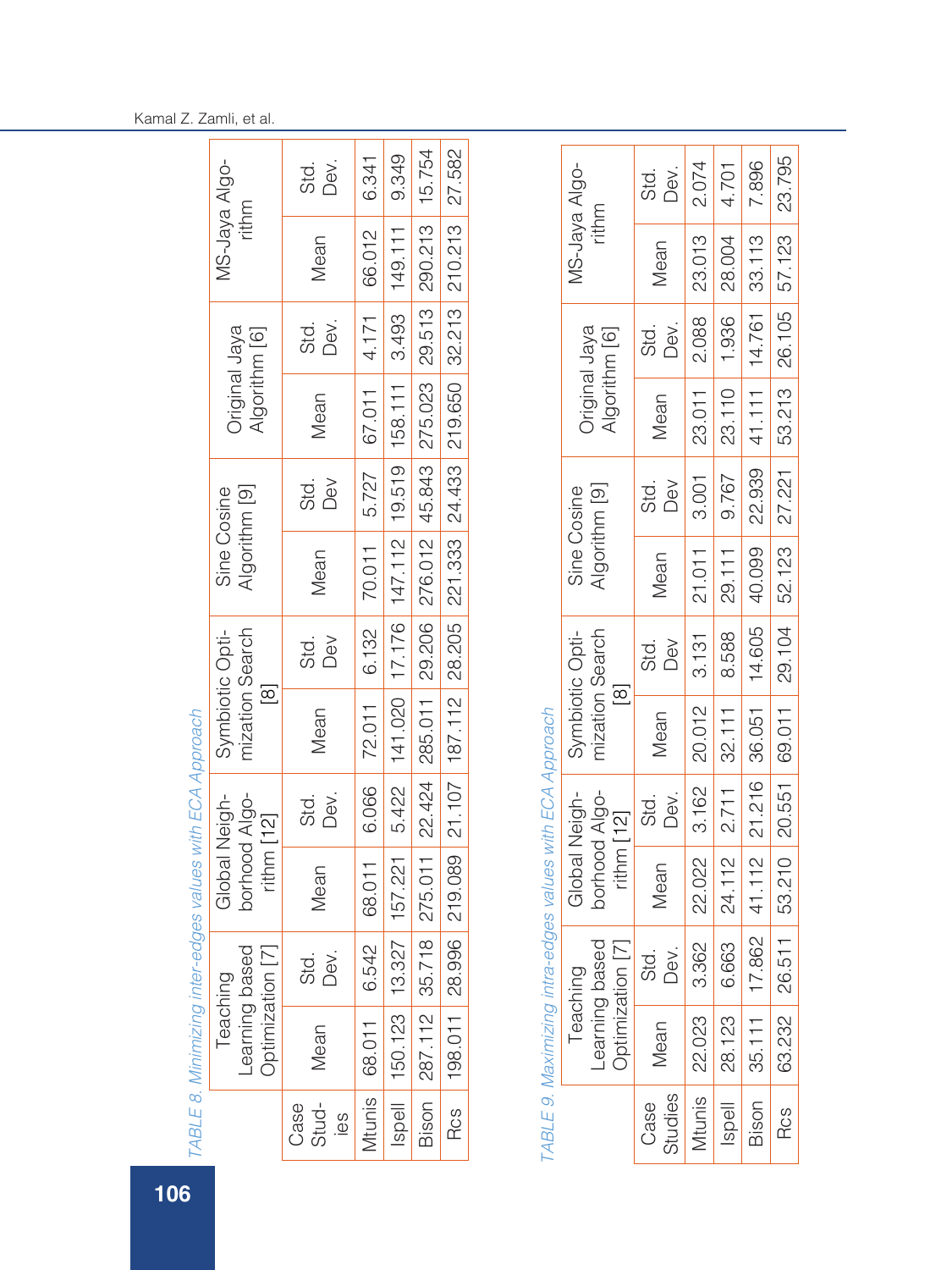|                                                                                                                              |                                                     | Dev.<br>Std.       | 0.000                                                                | 0.055                           | 0.016           | 0.000                       | 0.000                       | 0.013           |
|------------------------------------------------------------------------------------------------------------------------------|-----------------------------------------------------|--------------------|----------------------------------------------------------------------|---------------------------------|-----------------|-----------------------------|-----------------------------|-----------------|
| TABLE 10. Comparison of best MQ values for Unweighted and Weighted State Machine Superstate Identification with MCA Approach | Algorithm<br>MS-Jaya                                | Mean               | 2.305                                                                | 1.402                           | 2.587           | 2.514                       | 2.123                       | 3.198           |
|                                                                                                                              | Original<br>Jaya<br>Algorithm [6]                   | Dev<br>Std.        | 0.000                                                                | 0.050                           | 0.017           | 0.000                       | 0.000                       | 0.003           |
|                                                                                                                              |                                                     | Mean               | 2.305                                                                | 1.394                           | 2.585           | 2.514                       | 2.123                       | 3.194           |
|                                                                                                                              | Algorithm [9]<br>Sine Cosine                        | Dev.<br>Std.       | 0.000                                                                | 0.050                           | 0.034           | 0.000                       | 0.000                       | 0.013           |
|                                                                                                                              |                                                     | Mean               | 2.305                                                                | 1.394                           | 2.557           | 2.514                       | 2.123                       | 3.182           |
|                                                                                                                              | Optimization<br>Search [8]<br>Symbiotic             | Dev.<br>std.<br>Si | 0.000                                                                | 0.002                           | 0.016           | 0.000                       | 0.000                       | 0.013           |
|                                                                                                                              |                                                     | Mean               | 2.305                                                                | 1.377                           | 2.581           | 2.514                       | 2.123                       | 3.193           |
|                                                                                                                              | Global Neigh-<br>Algorithm [12]<br>borhood          | Dev.<br>std.       | 0.000                                                                | 0.002                           | 0.016           | 0.000                       | 0.000                       | 0.013           |
|                                                                                                                              |                                                     | Mean               | 2.305                                                                |                                 | 2.582           | 2.514                       | 2.123                       | 3.195           |
|                                                                                                                              | based Opti-<br>mization [7]<br>Teaching<br>Learning | Dev.<br>std.<br>Si | 0.000                                                                | $1.377$ 0.002 1.377             | 0.009           | 2.514 0.000                 | 0.000                       | 0.01            |
|                                                                                                                              |                                                     | Mean               | 2.305                                                                |                                 | 2.584           |                             | 2.123                       | 3.193           |
|                                                                                                                              |                                                     | Studies<br>Case    | $\stackrel{\text{\tiny \textsf{b}}}{=}$<br>Water<br>Pump<br>Controll | đ<br>Romera<br>Alarm<br>Clock c | Tamagot-<br>chi | Water<br>Pump<br>Controller | Alarm<br>Clock of<br>Romera | Tamagot-<br>chi |
|                                                                                                                              |                                                     |                    | Unweight-<br>$\frac{1}{9}$                                           |                                 |                 | Weighted                    |                             |                 |
|                                                                                                                              |                                                     |                    |                                                                      |                                 |                 |                             |                             |                 |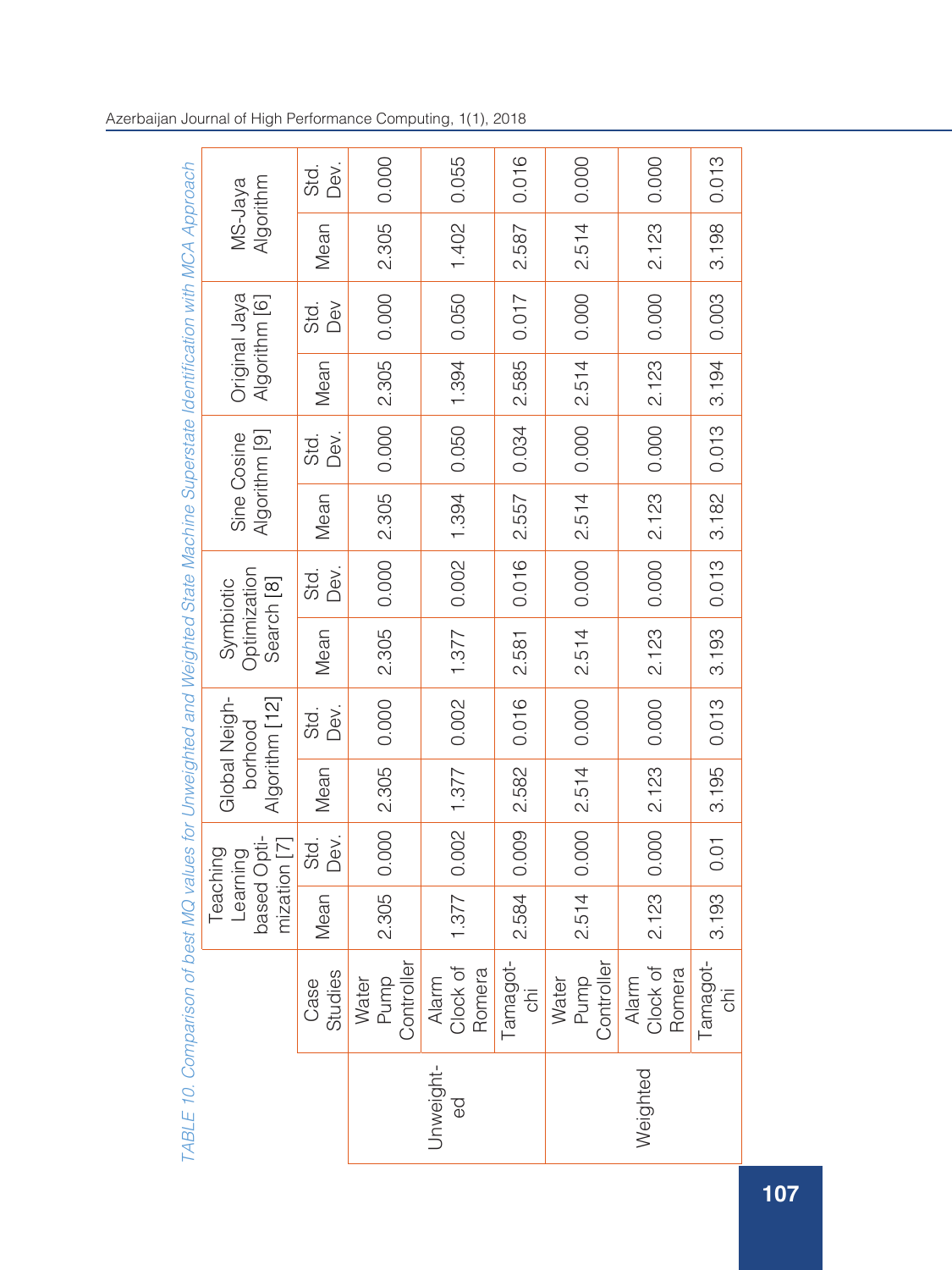|                                                     | Dev.<br>Std.                                | 0.002                         | 0.066                       | 0.001                          | 0.000                         | 0.000                       | 0.006         |
|-----------------------------------------------------|---------------------------------------------|-------------------------------|-----------------------------|--------------------------------|-------------------------------|-----------------------------|---------------|
| Algorithm<br>MS-Jaya                                | Mean                                        | 2.305                         | 1.410                       | 2.588                          | 2.514                         | 2.123                       | 3.198         |
| Original<br>Jaya                                    | <b>Dev</b><br>sid.<br>Si                    | 0.002                         | 0.036                       | 0.005                          | 0.000                         | $\overline{0.000}$          | 0.003         |
| Algorithm [6]                                       | Mean                                        | 2.305                         | 1.402 0.059 1.385           | 2.586                          | 2.514                         | 2.123                       | 3.192         |
| Algorithm [9]<br>Sine Cosine                        | Dev<br>Std.                                 |                               |                             | 0.029                          | 0.000                         | 0.000                       | 0.017         |
|                                                     | Mean                                        | $0.002$ 2.305 0.002           |                             | 2.563                          | 2.514                         | 2.123                       | 3.189         |
| Optimization<br>Search <sup>[8]</sup><br>Symbiotic  | De <sub>V</sub><br>std.<br>Si               |                               | $\overline{0}$ .            | 0.031                          | 0.000                         | 0.000                       | 0.013         |
|                                                     | Mean                                        | 2.305                         | 1.377                       | 2.569                          | 2.514                         | 2.123                       | 3.191         |
|                                                     | sid.<br>Si<br>Dev.                          | 0.002                         | 0.0                         | 0.021                          | 0.000                         | 0.000                       | 0.014         |
| hood Algo-<br>Neighbor-<br>$rithm$ [12]<br>Global   | Mean                                        | 2.305                         | 1.377                       | 2.586                          | 2.514                         | 2.123                       | 3.193         |
| based Optimi-<br>zation [7]<br>Teaching<br>Learning | std.<br>Dev                                 | 0.002                         | 0.0                         | 0.005                          | 0.000                         | 0.000                       | 0.015         |
|                                                     | Mean                                        | 2.305                         | 1.377                       | 2.586                          | 2.514                         | 2.123                       | 3.194         |
|                                                     | Stud-<br>ပာ<br>Case:<br>$\overline{\sigma}$ | Water<br>Pump Con-<br>troller | Alarm<br>Clock of<br>Romera | Tamagot-<br>$rac{1}{\sqrt{2}}$ | Pump Con-<br>troller<br>Water | Alarm<br>Clock of<br>Romera | Tamagot-<br>Ξ |
|                                                     |                                             | Unweight-<br>$\Theta$         |                             |                                | Weighted                      |                             |               |

TARI E 11. Comparison of best MO values for Universitied and Weighted State Machine Superstate Identification with ECA Approach *TABLE* 11. Comparison of best MQ values for Unweighted and Weighted State Machine Superstate Identification with ECA Approach

## Kamal Z. Zamli, et al.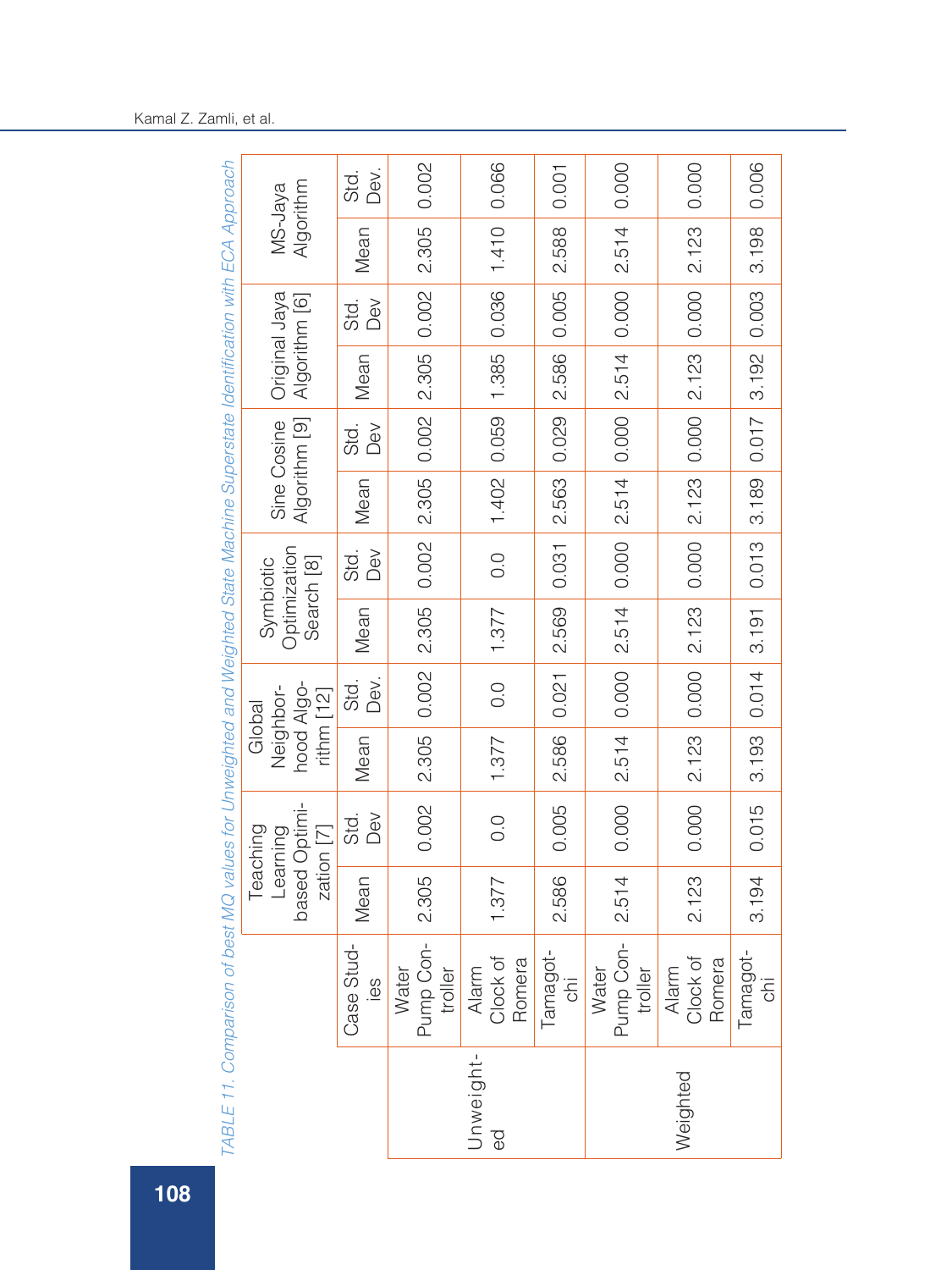#### *7. Experimental Observation*

Based on the experiments undertaken, a number of observations can be elaborated based on the obtained results.

Considering the MCA approach, MS-Jaya outperforms all algorithms for all case studies as far as the mean of maximizing MQ in concerned in Table 4 (with small standard deviations swing). In the case minimizing inter-edges in Table 5, MS-Jaya also outperforms other algorithms in two case studies involving Mtunis and Bison. Here, SoS gives the best mean for Ispell and TLBO for Rcs, respectively. The standard deviations for all cases are large indicating large swing of values. Considering maximizing intra-edges in Table 6, SCA outperforms all other algorithms with the best mean for Bison and Rcs. SoS and MS-Jaya obtain the best mean for Ispell and Mtunis, respectively. Similar to Table 5, the standard deviations for all cases are also large. Often, large standard deviations are caused by the potentially many possible combinations of clusters that yield similar results.

Referring to Table 7 for ECA approach, MS-Jaya gives the best mean for three-out-offour cases (involving Mtunis, Ispell and Bison) as far as maximizing the MQ is concerned. MS-Jaya, SoS, GNA, and TLBO share the best mean for each case study in Table 8. Similar observation can be deduced in Table 9 as far maximizing intra-edges. It is worth mentioning that the standard deviations are similar to that of the MCA approach given earlier (i.e. in Tables 4 till 6).

Concerning the unweighted and weighted state machine clustering with MCA approach in Table 10, MS-Jaya outperforms all other algorithm as far as the best mean of MQ. For the weighted Water Pump Controller and Alarm Clock of Romera, all algorithm get the best result with no standard deviation indicating that all exhaustive possibilities have been exercised by the specified iteration.

Finally, as far as the unweighted and weighted state machine clustering with ECA approach in Table 11, similar observation can be deduced. MS-Jaya outperforms all other algorithm in terms of the best mean of MQ. For the weighted Water Pump Controller and Alarm Clock of Romera, all algorithm get the best result with no standard deviation. Concerning Tamagotchi case study, the same mean MQ is achieved for ECA and MCA approaches.

### *8. Concluding Remarks*

Reflecting on the earlier given results from the comparative experiments, the usefulness of our approach can be debated further. Firstly, the fact that MS-Jaya has consistently outperformed the original Jaya gives clear indication that the exploration and exploitation have been improved. Although MS-Jaya has not singly outperformed other algorithms in the case of minimizing inter-edges and maximizing intra-edges, the obtained mean results have been competitive. In fact, MS-Jaya gives the overall best as far as obtaining the best MQ values for both MCA and ECA in almost all cases (except in the case of Rcs in Table 7).

Secondly, our modification of the original algorithm (including that of restarting mechanism, Cuckoo search like elitism, and multi-objective capabilities) has not in any way degraded Jaya. Specifically, we have maintained MS-Jaya as parameter free metaheuristic algorithm. The fact that MS-Jaya is also parameter free retains the attractiveness of Jaya in terms of not requiring significant tuning for adoption in any optimization problems.

Thirdly, given that all the meta-heuristic algorithms are relying on random operators to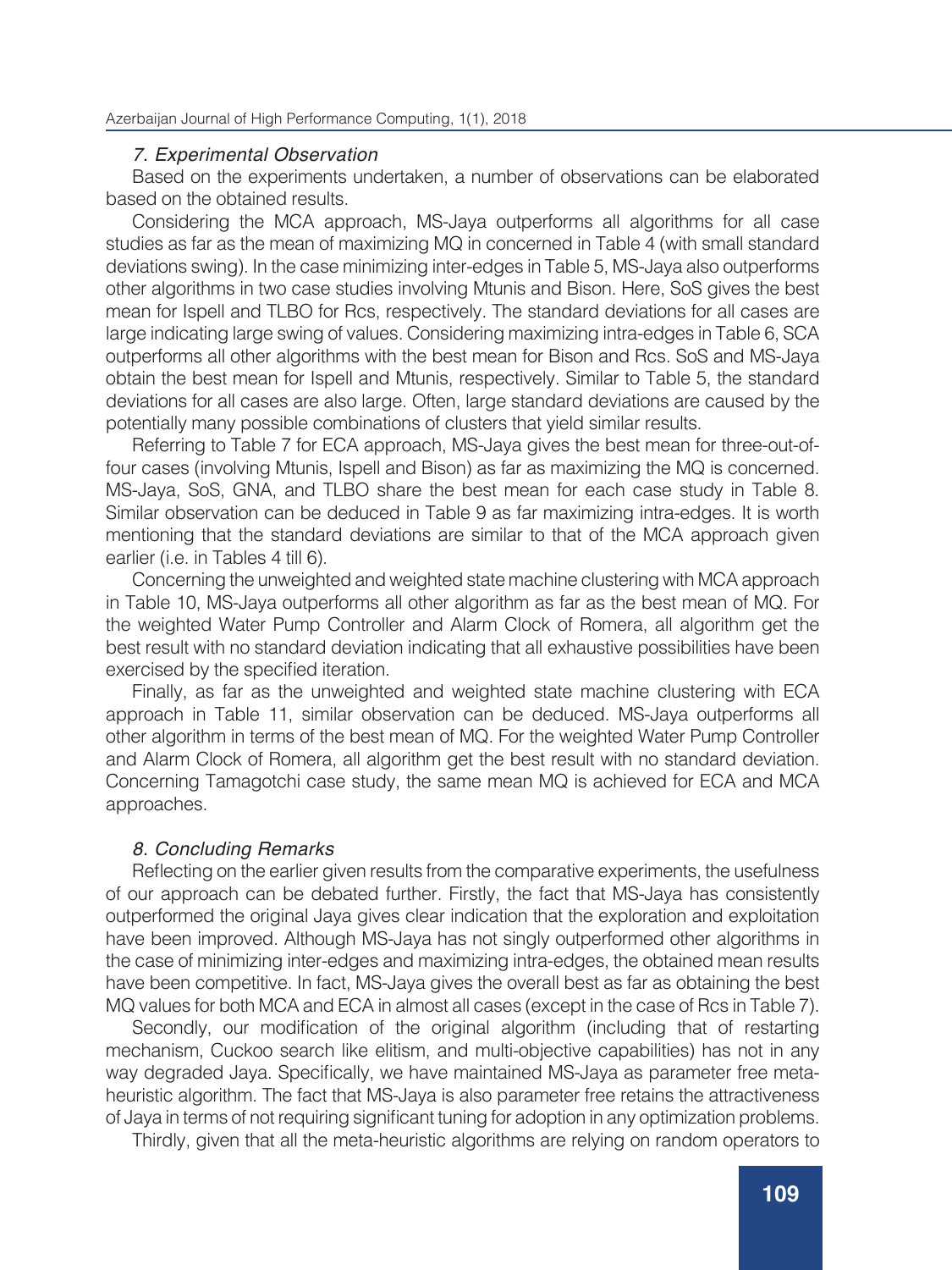generate new solution, fairness of the benchmark experiments and their comparisons can be an issue. Additionally, the restarting mechanism within MS-Jaya (i.e. as a way to avoid getting trap in local minima) may also potentially increase iteration. In our case, we define the same maximum fitness function evaluation for all algorithms. In this manner, all the algorithms will terminate with same the maximum fitness function evaluation. As such, the comparisons are fair for all algorithms.

Finally, as the scope for future work, we are looking to investigate the application of MS-Jaya for other optimization problems. In particular, we are interested to contribute in the Search based Software Engineering (SBSE) field whereby meta-heuristic algorithms are being sought to solve complex software engineering optimization problems.

### *Acknowledgement*

The work reported in this paper is funded by Fundamental Research Grant from Ministry of Higher Education Malaysia titled: A Reinforcement Learning Sine Cosine based Strategy for Combinatorial Test Suite Generation (grant no: RDU170103).

### *References*

[1]. Holland, J. H. (1975) Adaptation in Natural and Artificial Systems. University of Michigan Press.

[2]. Kennedy, J., Eberhart, R. (1995) Particle Swarm Optimization, Proceedings of the IEEE International Conference Neural Networks, pp. 1942-1948. Perth, Australia.

[3]. Geem, Z. W. (2009) Music-Inspired Harmony Search Algorithm: Theory and Applications, Studies in Computational Intelligence, Springer.

[4]. Dorigo, M., Maniezzo, V., Colorni, A. (1996) Ant System: Optimization by a Colony of Cooperating Agents, IEEE Transactions on Computes Systems, Man, and Cybernetics, Part B: Cybernetics, 26, 29-41.

[5]. Yang, X.S., Deb, S. (2009) Cuckoo Search via Levy Flight, Proceedings of World Congress on Nature and Biologically Inspired Computing, pp. 210-214.

[6]. Rao, R. V. (2016) Jaya: A Simple and New Optimization Algorithm for Solving Constrained and Unconstrained Optimization Problems, International Journal of Industrial Engineering Computations, 7, 19-24.

[7]. Rao, R. V., Savsani, V. J., Vakharia, D. P. (2012) Teaching-Learning-Based Optimization: An Optimization Method for Continous Non-linear Large Scale Problem, Information Sciences, 183, 1-15.

[8]. Cheng, M.Y., Prayogo, D. (2014) Symbiotic Organisms Search: A New Meta-Heuristic Optimization Algorithm, Computers and Structures, 139, 98-102.

[9]. Mirjalili, S. (2016) SCA: A Sine Cosine Algorithm for Solving Optimization Problems, Knowledge Based Systems, 96, 120-133.

[10]. Bashiri, M., Amiri, A., Doroudyan, M. H., Asgari, A. (2013) Multi-Objective Genetic Algorithm for Economic Statistical Design of X Control Chart, Scientia Iranica Transactions E: Industrial Engineering, 20, 909-918.

[11]. Flemming, P. J. (1985) Computer Aided Control Systems Using a Multi-Objective Optimization Approach, Proceedings of the IEEE Control'85 Conference, pp. 174-179.

[12]. Alazzam, A., Lewis, H. W. (2013) A New Optimization Algorithm For Combinatorial Problems, International Journal of Advanced Research in Artificial Intelligence, 2, 63-68.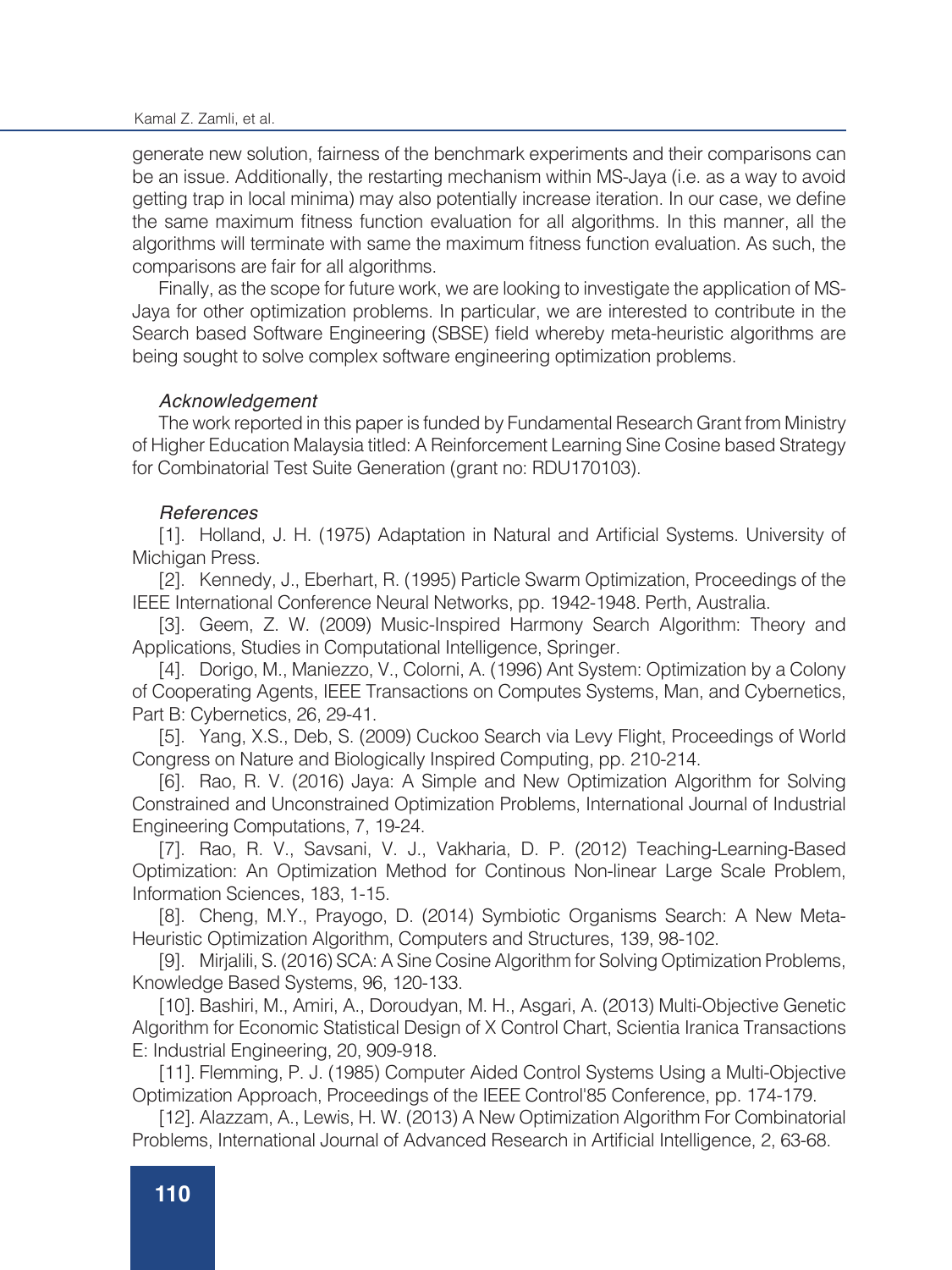[13]. Mitchell, B. S., Mancoridis, S. (2006) On the Automatic Modularization of Software Systems using the Bunch Tool, IEEE Transactions on Software Engineering, 32, 193-208.

[14]. Praditwong, K., Harman, M., Yao, X. (2011) Software Module Clustering as a Multi-Objective Search Problem, IEEE Transactions on Software Engineering, 37, 264-282.

[15]. Burd, E., Munro, M. (1998) Investigating Component-based Maintenance and the Effect of Software Evolution: A Reengineering Approach using Data Clustering, Proceedings of the International Conference on Software Maintenance, pp. 199-207.

[16]. Lucca, G. A. D., Fasolino, A. R., Pace, F., Tramontana, P., Carlini, U. D. (2002) Comprehending Web Applications by a Clustering-based Approach, Proceedings 10th International Workshop on Program Comprehension, pp. 261-270.

[17]. Jahnke, J. H. (2004) Reverse Engineering Software Architecture using Rough Clusters, Proceedings of the IEEE Annual Meeting of the Fuzzy Information Processing, pp. 4-9

[18]. Zamli, K. Z., Alkazemi, B. Y., Kendall, G. (2016) A Tabu Search Hyper-Heuristic Strategy for t-way Test Suite Generation, Applied Soft Computing Journal, 44, 57-74.

[19]. Zamli, K. Z., Din, F., Ahmed, B.S., Bures, M. (2018) A Hybrid Q-learning Sinecosine-based Strategy for Addressing the Combinatorial Test Suite Minimization Problem, PLoS ONE, 13.

[20]. Nasser, A. B., Zamli, K.Z., Alsewari, A.R.A., Ahmed, B.S. (2018) Hybrid Flower Pollination Algorithm Strategies for t-way Test Suite Generation, PLoS ONE, 13.

[21]. Ahmed, B. S., Zamli, K. Z., Afzal, W., Bures, M. (2017) Constrained Interaction Testing: A Systematic Literature Review, IEEE Access, 5, 25706 - 25730.

[22]. Taylor, R. N., Medvidovic, N., Dashofy, E. M. (Ed.) (2009) Software Architecture: Foundations, Theory, and Practice, New-York: John Wile and Sons.

[23]. Sommerville, I. (Ed.) (2001) Software Engineering, Boston: Addison-Wesley.

[24]. Gordon, A. D. (Ed.) (1999) Classification, Boca Raton: Chapman and Hall/CRC.

[25]. Mahdavi, K., Harman, M., Hierons, R. M. (2003) A Multiple Hill Climbing Approach to Software Module Clustering, Proceedings of the International Conference on Software Maintenance, pp. 315-324.

[26]. Praditwong, K. (2011) Solving Software Module Clustering Problem by Evolutionary Algorithms, Proceedings of the 8th International Joint Conference on Computer Science and Software Engineering, pp. 154-159.

[27]. Doval, D., Mancoridis, S., Mitchell, B. S. (1999) Automatic Clustering of Software Systems using a Genetic Algorithm, Proceedings of the Software Technology and Engineering Practice, pp. 73-81.

[28]. Kumari, A. C., Srinivas, K. (2016) Hyper-heuristic Approach for Multi-Objective Software Module Clustering, Journal of Systems and Software, 117, pp. 384-401.

[29]. Huang, J., Liu, J., Yao, X. (2017) A Multi-Agent Evolutionary Algorithm for Software Module Clustering Problems, Soft Computing, 21, 3415-3428.

[30]. Zamli, K. Z., Din, F., Baharom, S., Ahmed, B. S. (2017) Fuzzy Adaptive Teaching Learning-based Optimization Strategy for the Problem of Generating Mixed Strength t-way Test Suite, Engineering Applications of Artificial Intelligence, 59, 35-50.

[31]. Rao, R. V., Rai, D. P., Balic, J. (2017) A Multi-Objective Algorithmfor Optimization of Modern Machining Processes, Engineering Applications of Artificial Intelligence, 61, 103-125.